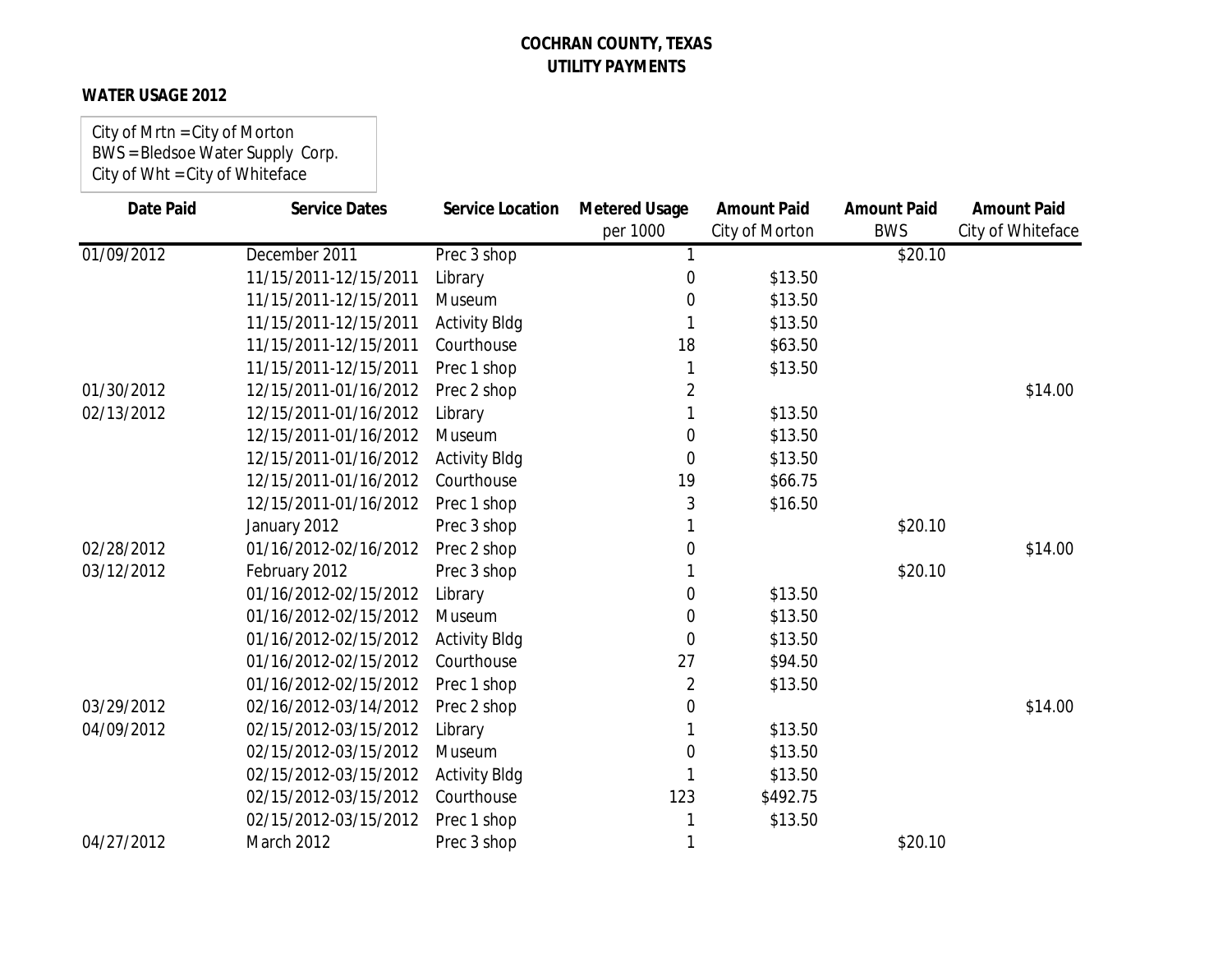### **WATER USAGE 2012**

City of Mrtn = City of Morton BWS = Bledsoe Water Supply Corp. City of Wht = City of Whiteface

| Date Paid  | <b>Service Dates</b>  | <b>Service Location</b> | <b>Metered Usage</b><br>per 1000 | <b>Amount Paid</b><br>City of Morton | <b>Amount Paid</b><br><b>BWS</b> | <b>Amount Paid</b><br>City of Whiteface |
|------------|-----------------------|-------------------------|----------------------------------|--------------------------------------|----------------------------------|-----------------------------------------|
| 05/14/2012 | 03/14/2012-04/17/2012 | Prec 2 shop             |                                  |                                      |                                  | \$14.00                                 |
|            | April 2012            | Prec 3 shop             |                                  |                                      | \$20.10                          |                                         |
|            | 03/15/2012-04/16/2012 | Library                 | 0                                | \$13.50                              |                                  |                                         |
|            | 03/15/2012-04/16/2012 | Museum                  | 0                                | \$13.50                              |                                  |                                         |
|            | 03/15/2012-04/16/2012 | <b>Activity Bldg</b>    |                                  | \$13.50                              |                                  |                                         |
|            | 03/15/2012-04/16/2012 | Courthouse              | 199                              | \$815.75                             |                                  |                                         |
|            | 03/15/2012-04/16/2012 | Prec 1 shop             |                                  | \$13.50                              |                                  |                                         |
| 05/30/2012 | 04/17/2012-05/16/2012 | Prec 2 shop             | $\Omega$                         |                                      |                                  | \$14.00                                 |
| 06/11/2012 | May 2012              | Prec 3 shop             |                                  |                                      | \$20.10                          |                                         |
|            | 04/16/2012-05/15/2012 | Library                 | 0                                | \$13.50                              |                                  |                                         |
|            | 04/16/2012-05/15/2012 | Museum                  | 0                                | \$13.50                              |                                  |                                         |
|            | 04/16/2012-05/15/2012 | <b>Activity Bldg</b>    |                                  | \$13.50                              |                                  |                                         |
|            | 04/16/2012-05/15/2012 | Courthouse              | 161                              | \$654.25                             |                                  |                                         |
|            | 04/16/2012-05/15/2012 | Prec 1 shop             | 2                                | \$13.50                              |                                  |                                         |
| 07/09/2012 | 05/15/2012-06/15/2012 | Library                 |                                  | \$13.50                              |                                  |                                         |
|            | 05/15/2012-06/15/2012 | Museum                  | 0                                | \$13.50                              |                                  |                                         |
|            | 05/15/2012-06/15/2012 | <b>Activity Bldg</b>    |                                  | \$19.50                              |                                  |                                         |
|            | 05/15/2012-06/15/2012 | Courthouse              | 169                              | \$688.25                             |                                  |                                         |
|            | 05/15/2012-06/15/2012 | Prec 1 shop             | 2                                | \$13.50                              |                                  |                                         |
|            | 05/16/2012-06/20/2012 | Prec 2 shop             | 0                                |                                      |                                  | \$14.00                                 |
| 07/30/2012 | 06/20/2012-07/17/2012 | Prec 2 shop             | 0                                |                                      |                                  | \$14.00                                 |
|            | June 2012             | Prec 3 shop             |                                  |                                      | \$20.10                          |                                         |
| 08/13/2012 | 06/15/2012-07/15/2012 | Library                 | 0                                | \$13.50                              |                                  |                                         |
|            | 06/15/2012-07/15/2012 | Museum                  | 0                                | \$13.50                              |                                  |                                         |
|            | 06/15/2012-07/15/2012 | <b>Activity Bldg</b>    |                                  | \$13.50                              |                                  |                                         |
|            | 06/15/2012-07/15/2012 | Courthouse              | 170                              | \$692.50                             |                                  |                                         |
|            | 06/15/2012-07/15/2012 | Prec 1 shop             | $\overline{0}$                   | \$13.50                              |                                  |                                         |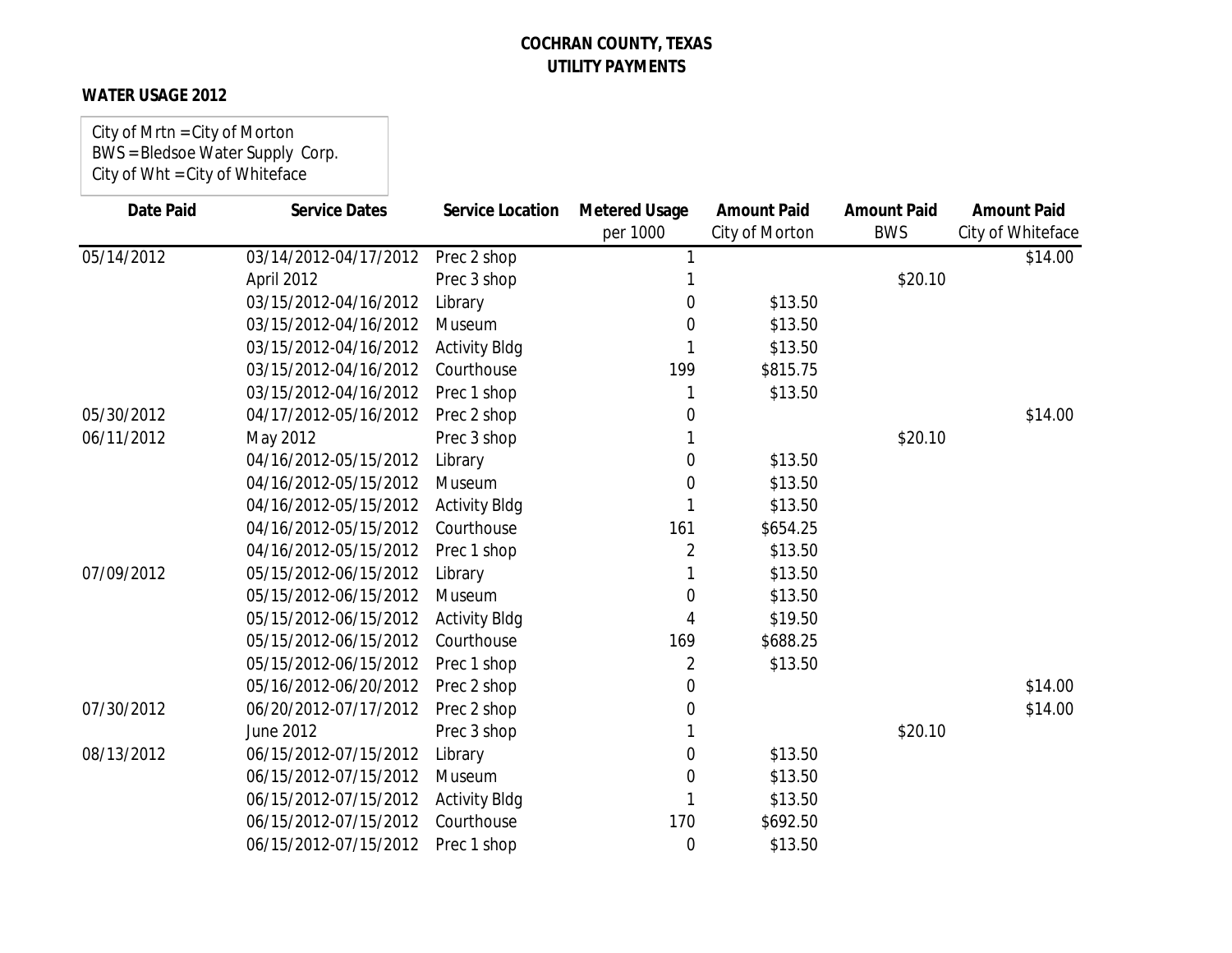### **WATER USAGE 2012**

City of Mrtn = City of Morton BWS = Bledsoe Water Supply Corp. City of Wht = City of Whiteface

| <b>Date Paid</b> | <b>Service Dates</b>  | <b>Service Location</b> | <b>Metered Usage</b><br>per 1000 | <b>Amount Paid</b><br>City of Morton | <b>Amount Paid</b><br><b>BWS</b> | <b>Amount Paid</b><br>City of Whiteface |
|------------------|-----------------------|-------------------------|----------------------------------|--------------------------------------|----------------------------------|-----------------------------------------|
| 08/30/2012       | <b>July 2012</b>      | Prec 3 shop             |                                  |                                      | \$20.10                          |                                         |
|                  | 07/17/2012-08/16/2012 | Prec 2 shop             | 3                                |                                      |                                  | \$14.00                                 |
| 09/10/2012       | 07/15/2012-08/14/2012 | Library                 |                                  | \$13.50                              |                                  |                                         |
|                  | 07/15/2012-08/14/2012 | Museum                  | 0                                | \$13.50                              |                                  |                                         |
|                  | 07/15/2012-08/14/2012 | <b>Activity Bldg</b>    | 2                                | \$13.50                              |                                  |                                         |
|                  | 07/15/2012-08/14/2012 | Courthouse              | 163                              | \$662.75                             |                                  |                                         |
|                  | 07/15/2012-08/14/2012 | Prec 1 shop             |                                  | \$13.50                              |                                  |                                         |
| 09/27/2012       | August 2012           | Prec 3 shop             |                                  |                                      | \$20.10                          |                                         |
| 10/08/2012       | 08/16/2012-09/17/2012 | Prec 2 shop             | 3                                |                                      |                                  | \$14.00                                 |
|                  | 08/14/2012-09/17/2012 | Library                 | 0                                | \$13.50                              |                                  |                                         |
|                  | 08/14/2012-09/17/2012 | Museum                  | 0                                | \$13.50                              |                                  |                                         |
|                  | 08/14/2012-09/17/2012 | <b>Activity Bldg</b>    |                                  | \$13.50                              |                                  |                                         |
|                  | 08/14/2012-09/17/2012 | Courthouse              | 183                              | \$747.75                             |                                  |                                         |
|                  | 08/14/2012-09/17/2012 | Prec 1 shop             | 0                                | \$13.50                              |                                  |                                         |
| 10/30/2012       | September 2012        | Prec 3 shop             |                                  |                                      | \$20.10                          |                                         |
|                  | 09/17/2012-10/17/2012 | Library                 | 0                                | \$13.50                              |                                  |                                         |
|                  | 09/17/2012-10/17/2012 | Museum                  | 0                                | \$13.50                              |                                  |                                         |
|                  | 09/17/2012-10/17/2012 | <b>Activity Bldg</b>    | 2                                | \$13.50                              |                                  |                                         |
|                  | 09/17/2012-10/17/2012 | Courthouse              | 145                              | \$586.25                             |                                  |                                         |
|                  | 09/17/2012-10/17/2012 | Prec 1 shop             | 0                                | \$13.50                              |                                  |                                         |
|                  | 09/17/2012-10/15/2012 | Prec 2 shop             | 3                                |                                      |                                  | \$14.00                                 |
| 11/13/2012       | October 2012          | Prec 3 shop             |                                  |                                      | \$20.10                          |                                         |
| 12/10/2012       | 10/17/2012-11/15/2012 | Library                 |                                  | \$13.50                              |                                  |                                         |
|                  | 10/17/2012-11/15/2012 | Museum                  | 0                                | \$13.50                              |                                  |                                         |
|                  | 10/17/2012-11/15/2012 | <b>Activity Bldg</b>    | 0                                | \$13.50                              |                                  |                                         |
|                  | 10/17/2012-11/15/2012 | Courthouse              | 148                              | \$599.00                             |                                  |                                         |
|                  | 10/17/2012-11/15/2012 | Prec 1 shop             | 0                                | \$13.50                              |                                  |                                         |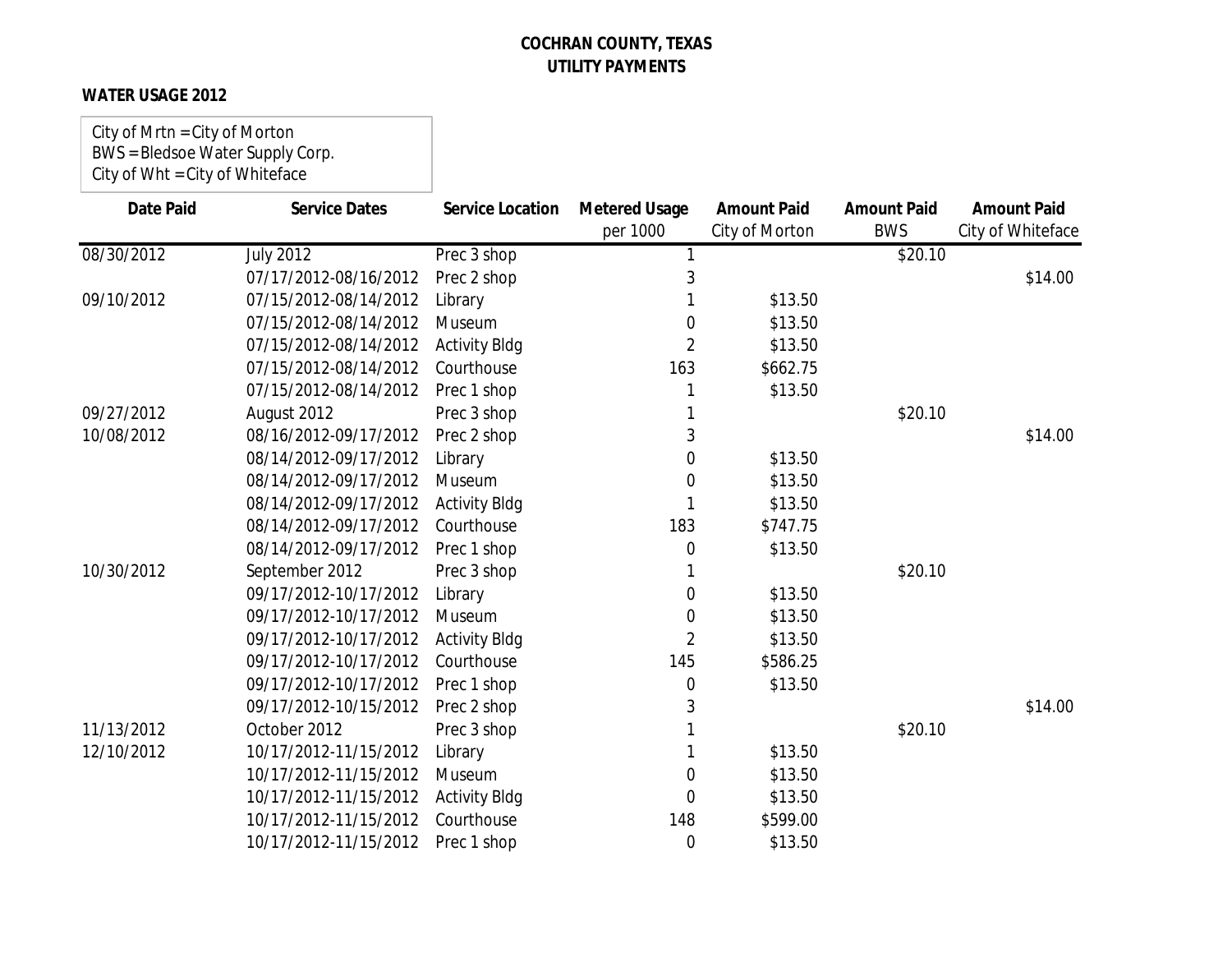### **WATER USAGE 2012**

City of Mrtn = City of Morton BWS = Bledsoe Water Supply Corp. City of Wht = City of Whiteface

| Date Paid  | <b>Service Dates</b>  | Service Location | <b>Metered Usage</b> | <b>Amount Paid</b> | <b>Amount Paid</b> | <b>Amount Paid</b> |
|------------|-----------------------|------------------|----------------------|--------------------|--------------------|--------------------|
|            |                       |                  | per 1000             | City of Morton     | <b>BWS</b>         | City of Whiteface  |
| 12/10/2012 | 10/15/2012-11/15/2012 | Prec 2 shop      |                      |                    |                    | \$14.00            |
| 12/28/2012 | December 2012         | Prec 3 shop      |                      |                    | \$20.10            |                    |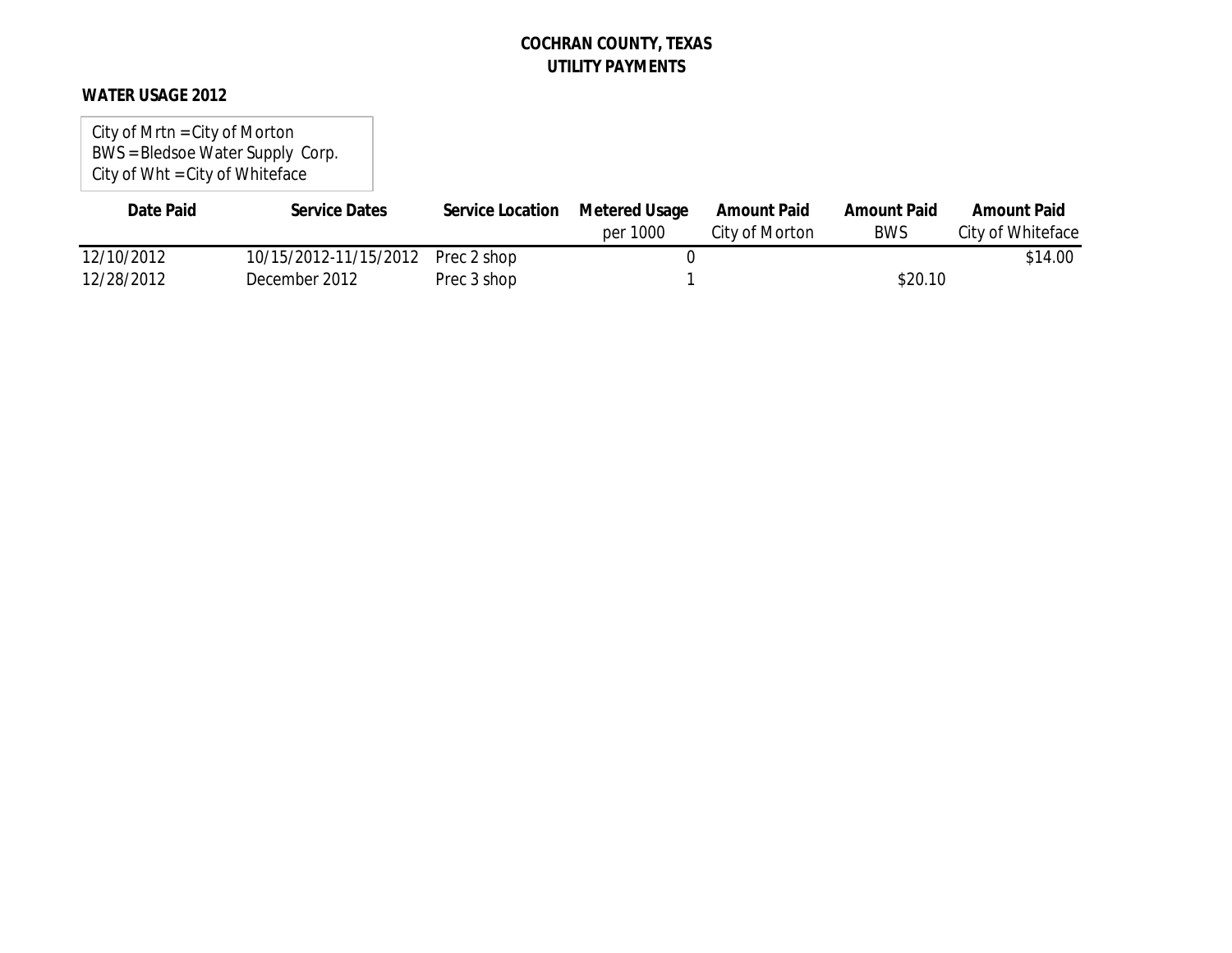### **ELECTRICITY USAGE 2012**

# XCEL = XCel Energy

| <b>Date Paid</b> | <b>Service Dates</b>  | <b>Service Location</b> | <b>Metered Usage</b><br><b>KwH</b> | <b>Amount Pd</b><br><b>XCEL</b> | <b>Amount Pd</b><br><b>BCEC</b> |  |
|------------------|-----------------------|-------------------------|------------------------------------|---------------------------------|---------------------------------|--|
| 01/09/2012       | 11/07/2011-12/08/2011 | <b>Sheriff Posse</b>    | 9                                  |                                 | \$29.86                         |  |
|                  | 11/14/2011-12/19/2011 | Prec 3 shop             | 136                                |                                 | \$47.58                         |  |
|                  | 12/30/2011            | 2 Area lights           |                                    |                                 | \$21.30                         |  |
|                  | 11/16/2011-12/14/2011 | Prec 4 shop             | 380                                |                                 | \$51.53                         |  |
|                  | 12/30/2011            | Area light              |                                    |                                 | \$10.08                         |  |
|                  | 11/16/2011-12/19/2011 | Airport                 | 1029                               | \$86.83                         |                                 |  |
|                  | 11/15/2011-12/16/2011 | Courthouse              | 26580                              | \$1,779.22                      |                                 |  |
|                  | 11/16/2011-12/19/2011 | Softball park           | $\overline{0}$                     | \$21.60                         |                                 |  |
|                  | 11/15/2011-12/16/2011 | N Comm tower            | 870                                | \$77.20                         |                                 |  |
|                  | 11/16/2011-12/19/2011 | Prec 1 shop             | 716                                | \$63.73                         |                                 |  |
|                  | 11/15/2011-12/16/2011 | Library                 | 1827                               | \$179.72                        |                                 |  |
|                  | 11/15/2011-12/15/2011 | 1 Area light            | 57                                 | \$15.27                         |                                 |  |
|                  | 11/15/2011-12/16/2011 | Museum                  | 235                                | \$29.05                         |                                 |  |
|                  | 11/15/2011-12/16/2011 | <b>Activity Bldg</b>    | 5392                               | \$542.94                        |                                 |  |
|                  | 11/15/2011-12/15/2011 | 3 Area lights           | 171                                | \$45.79                         |                                 |  |
|                  | 11/16/2011-12/19/2011 | Park irrigation         | 868                                | \$76.09                         |                                 |  |
|                  | 11/16/2011-12/19/2011 | Park/shop               | 412                                | \$41.32                         |                                 |  |
|                  | 11/16/2011-12/18/2011 | 1 Area light            | 61                                 | \$14.95                         |                                 |  |
|                  | 11/16/2011-12/19/2011 | <b>Baseball park</b>    | 0                                  | \$21.60                         |                                 |  |
|                  | 11/16/2011-12/19/2011 | Cemetery irrig/SW       | 0                                  | \$21.60                         |                                 |  |
|                  | 11/15/2011-12/16/2011 | 102 N Main/storage      | 0                                  | \$11.24                         |                                 |  |
|                  | 11/16/2011-12/19/2011 | Showbarn                | 301                                | \$33.12                         |                                 |  |
|                  | 11/16/2011-12/19/2011 | Rodeo grounds           | 0                                  | \$21.60                         |                                 |  |
|                  | 11/16/2011-12/19/2011 | Cemetery irrig/shop     | 0                                  | \$10.91                         |                                 |  |
|                  | 11/16/2011-12/19/2011 | Well at SE corner       | 0                                  | \$21.60                         |                                 |  |
| 01/30/2012       | 12/19/2011-01/20/2012 | Airport                 | 1145                               | \$97.51                         |                                 |  |
|                  | 12/16/2011-01/19/2012 | Courthouse              | 28260                              | \$1,915.90                      |                                 |  |
|                  | 12/19/2011-01/20/2012 | Softball park           | $\Omega$                           | \$21.60                         |                                 |  |
|                  | 12/16/2011-01/19/2012 | N Comm Tower            | 918                                | \$82.68                         |                                 |  |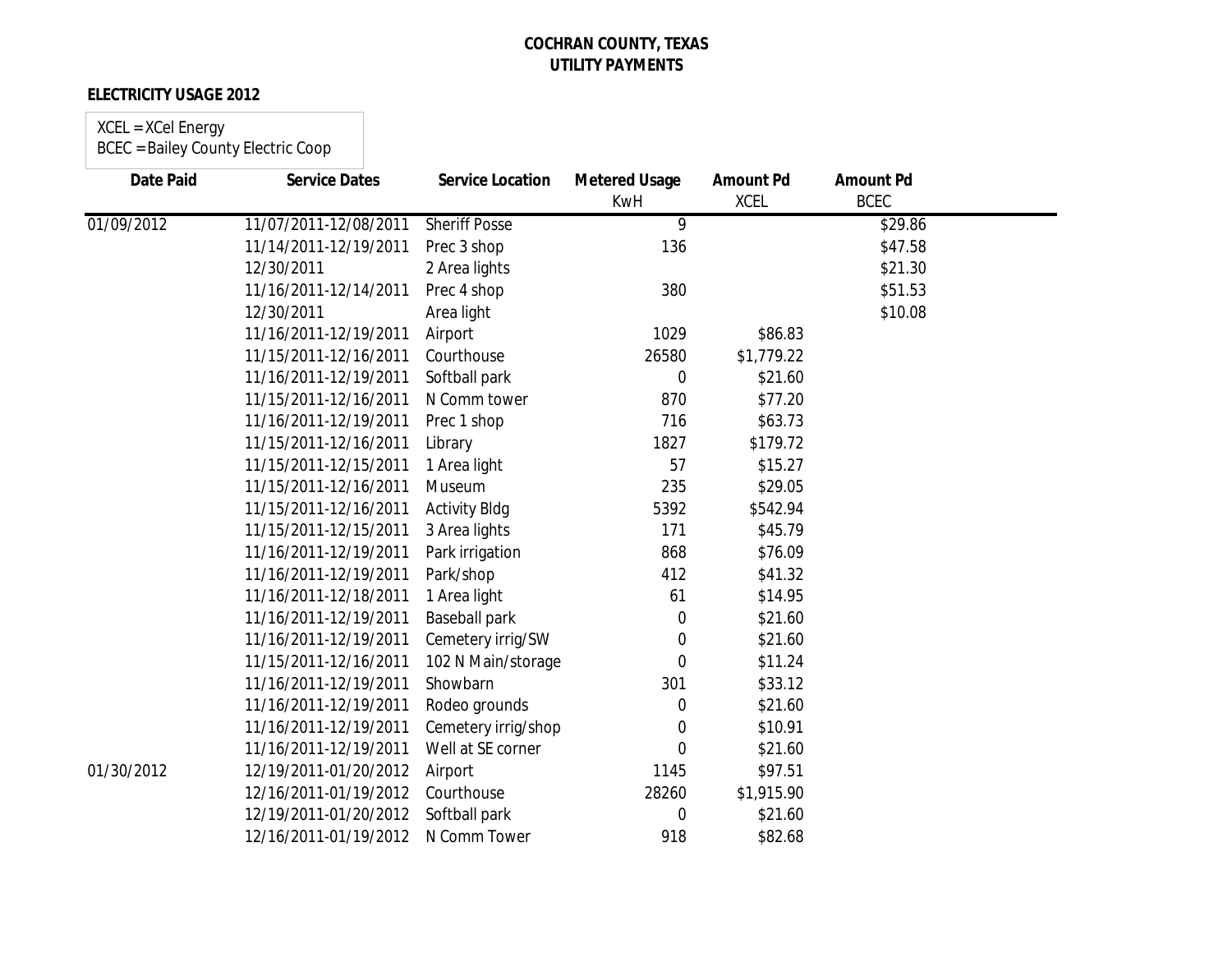### **ELECTRICITY USAGE 2012**

## XCEL = XCel Energy

| Date Paid  | <b>Service Dates</b>  | <b>Service Location</b> | <b>Metered Usage</b> | <b>Amount Pd</b> | <b>Amount Pd</b> |
|------------|-----------------------|-------------------------|----------------------|------------------|------------------|
| 01/30/2012 | 12/19/2011-01/20/2012 | Prec 1 shop             | 1105                 | \$94.48          |                  |
|            | 12/16/2011-01/19/2012 | Library                 | 2142                 | \$205.90         |                  |
|            | 12/16/2011-01/18/2012 | 1 Area light            | 61                   | \$15.48          |                  |
|            | 12/16/2011-01/19/2012 | Museum                  | 295                  | \$34.21          |                  |
|            | 12/16/2011-01/19/2012 | <b>Activity Bldg</b>    | 4645                 | \$500.07         |                  |
|            | 12/16/2011-01/18/2012 | 3 Area lights           | 184                  | \$46.50          |                  |
|            | 1/19/2011-01/20/2012  | Park irrigation         | 800                  | \$84.56          |                  |
|            | 12/19/2011-01/20/2012 | Park/shop               | 565                  | \$53.63          |                  |
|            | 12/19/2011-01/19/2012 | 1 Area light            | 58                   | \$14.94          |                  |
|            | 12/19/2011-01/20/2012 | <b>Baseball park</b>    | 0                    | \$21.60          |                  |
|            | 12/19/2011-01/20/2012 | Cemetery irrig/SW       | 0                    | \$21.60          |                  |
|            | 12/16/2011-01/20/2012 | 102 N Main/storage      | $\overline{0}$       | \$11.24          |                  |
|            | 12/19/2011-01/20/2012 | Showbarn                | 2108                 | \$170.36         |                  |
|            | 12/19/2011-01/20/2012 | Rodeo grounds           | 0                    | \$21.60          |                  |
|            | 12/19/2011-01/20/2012 | Cemetery irrig/shop     | $\boldsymbol{0}$     | \$10.91          |                  |
|            | 12/19/2011-01/20/2012 | Well at SE corner       | $\mathbf 0$          | \$21.60          |                  |
|            | 12/12/2011-01/13/2012 | Prec 2 shop             | 40                   | \$14.30          |                  |
|            | 12/12/2011-01/12/2012 | 1 Area light            | 70                   | \$16.16          |                  |
| 02/13/2012 | 12/08/2011-01/10/2012 | <b>Sheriff Posse</b>    | 20                   |                  | \$32.78          |
|            | 12/19/2011-01/20/2012 | Prec 3 shop             | 71                   |                  | \$19.73          |
|            | 01/31/2012            | 2 Area lights           |                      |                  | \$21.57          |
|            | 12/14/2011-01/24/2012 | Prec 4 shop             | 590                  |                  | \$74.75          |
|            | 01/31/2012            | Area light              |                      |                  | \$10.27          |
| 02/28/2012 | 01/13/2012-02/13/2012 | Prec 2 shop             | 17                   | \$12.58          |                  |
|            | 01/13/2012-02/12/2012 | Area light              | 70                   | \$16.23          |                  |
| 03/12/2012 | 01/10/2012-02/07/2012 | <b>Sheriff Posse</b>    | $\overline{0}$       |                  | \$30.88          |
|            | 01/20/2012-02/17/2012 | Prec 3 shop             | 88                   |                  | \$21.31          |
|            | 02/29/2012            | 2 Area lights           |                      |                  | \$21.30          |
|            | 01/24/2012-02/21/2012 | Prec 4 shop             | 360                  |                  | \$49.46          |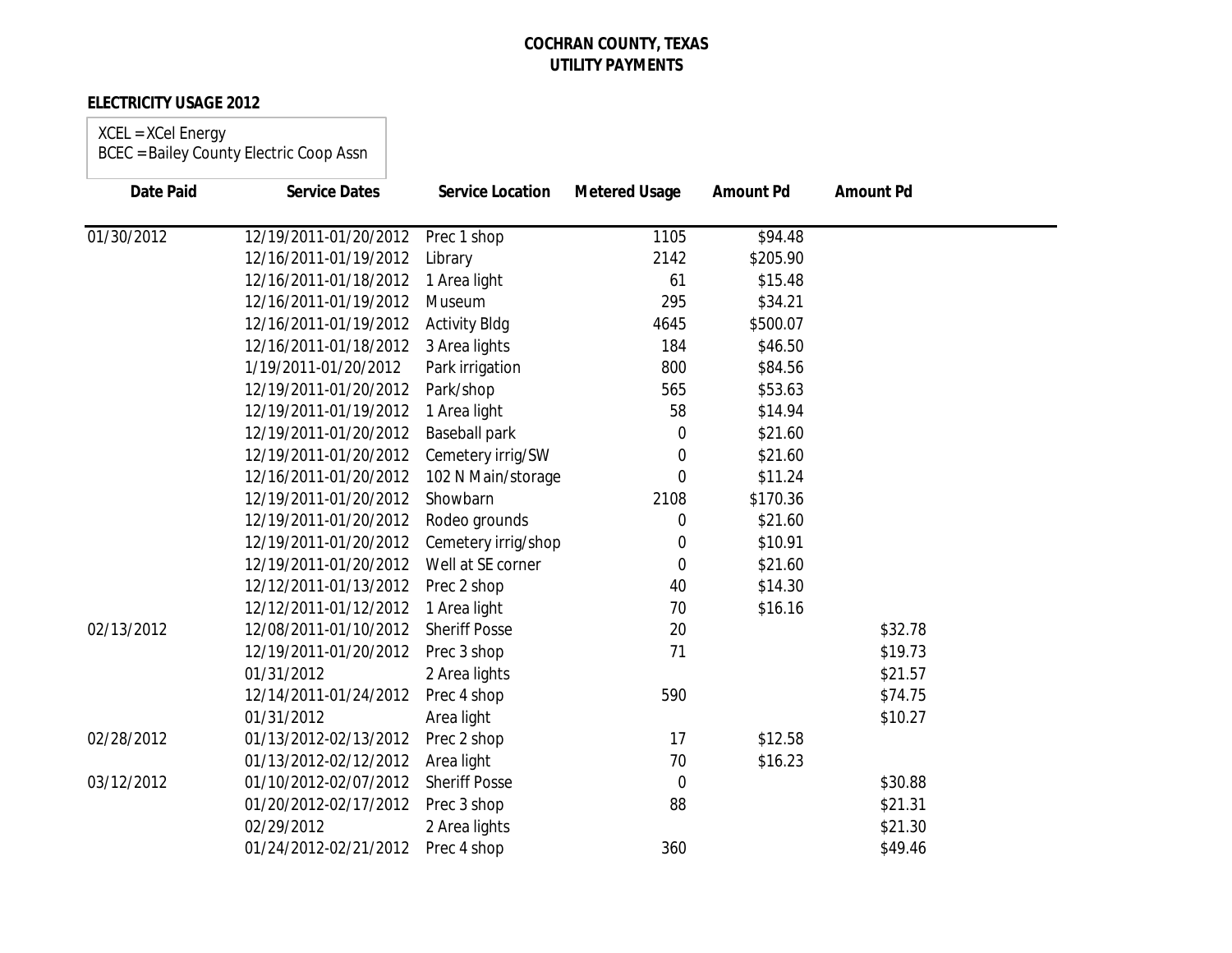### **ELECTRICITY USAGE 2012**

## XCEL = XCel Energy

| <b>Date Paid</b> | <b>Service Dates</b>  | <b>Service Location</b> | <b>Metered Usage</b><br><b>KwH</b> | <b>Amount Pd</b><br><b>XCEL</b> | <b>Amount Pd</b><br><b>BCEC</b> |  |
|------------------|-----------------------|-------------------------|------------------------------------|---------------------------------|---------------------------------|--|
| 03/12/2012       | 02/29/2012            | Area light              |                                    |                                 | \$10.08                         |  |
|                  | 01/20/2012-02/20/2012 | Airport                 | 981                                | \$85.48                         |                                 |  |
|                  | 01/19/2012-02/17/2012 | Courthouse              | 22740                              | \$1,640.21                      |                                 |  |
|                  | 01/20/2012-02/20/2012 | Softball park           | $\Omega$                           | \$21.60                         |                                 |  |
|                  | 01/19/2012-02/17/2012 | N Comm tower            | 708                                | \$66.67                         |                                 |  |
|                  | 01/20/2012-02/20/2012 | Prec 1 shop             | 843                                | \$75.00                         |                                 |  |
|                  | 01/19/2012-02/17/2012 | Library                 | 1914                               | \$187.48                        |                                 |  |
|                  | 01/19/2012-02/16/2012 | 1 Area light            | 54                                 | \$15.29                         |                                 |  |
|                  | 01/19/2012-02/17/2012 | Museum                  | 198                                | \$26.74                         |                                 |  |
|                  | 01/19/2012-02/17/2012 | <b>Activity Bldg</b>    | 5462                               | \$484.85                        |                                 |  |
|                  | 01/19/2012-02/16/2012 | 3 Area lights           | 163                                | \$45.91                         |                                 |  |
|                  | 01/20/2012-02/20/2012 | Park irrigation         | 1096                               | \$96.94                         |                                 |  |
|                  | 01/20/2012-02/20/2012 | Park/shop               | 474                                | \$46.95                         |                                 |  |
|                  | 01/20/2012-02/19/2012 | 1 Area light            | 58                                 | \$14.98                         |                                 |  |
|                  | 01/20/2012-02/20/2012 | <b>Baseball park</b>    | 100                                | \$25.62                         |                                 |  |
|                  | 01/20/2012-02/20/2012 | Cemetery irrig/SW       | 0                                  | \$21.60                         |                                 |  |
|                  | 01/19/2012-02/17/2012 | 102 N Main/storage      | $\Omega$                           | \$11.24                         |                                 |  |
|                  | 01/20/2012-02/20/2012 | Showbarn                | 504                                | \$49.23                         |                                 |  |
|                  | 01/20/2012-02/20/2012 | Rodeo grounds           | 0                                  | \$21.60                         |                                 |  |
|                  | 01/20/2012-02/20/2012 | Cemetery irrig/shop     | 0                                  | \$10.91                         |                                 |  |
|                  | 01/20/2012-02/20/2012 | Well at SE corner       | $\overline{0}$                     | \$21.60                         |                                 |  |
| 03/29/2012       | 02/13/2012-03/13/2012 | Prec 2 shop             | 14                                 | \$12.34                         |                                 |  |
|                  | 02/13/2012-03/12/2012 | Area light              | 66                                 | \$16.09                         |                                 |  |
| 04/09/2012       | 02/07/2012-03/08/2012 | <b>Sheriff Posse</b>    | $\mathbf 0$                        |                                 | \$30.88                         |  |
|                  | 02/17/2012-03/19/2012 | Prec 3 shop             | 113                                |                                 | \$23.62                         |  |
|                  | 03/30/2012            | 2 Area lights           |                                    |                                 | \$21.03                         |  |
|                  | 02/21/2012-03/21/2012 | Prec 4 shop             | 380                                |                                 | \$50.58                         |  |
|                  | 03/30/2012            | Area light              |                                    |                                 | \$9.89                          |  |
|                  | 02/20/2012-03/20/2012 | Airport                 | 852                                | \$75.68                         |                                 |  |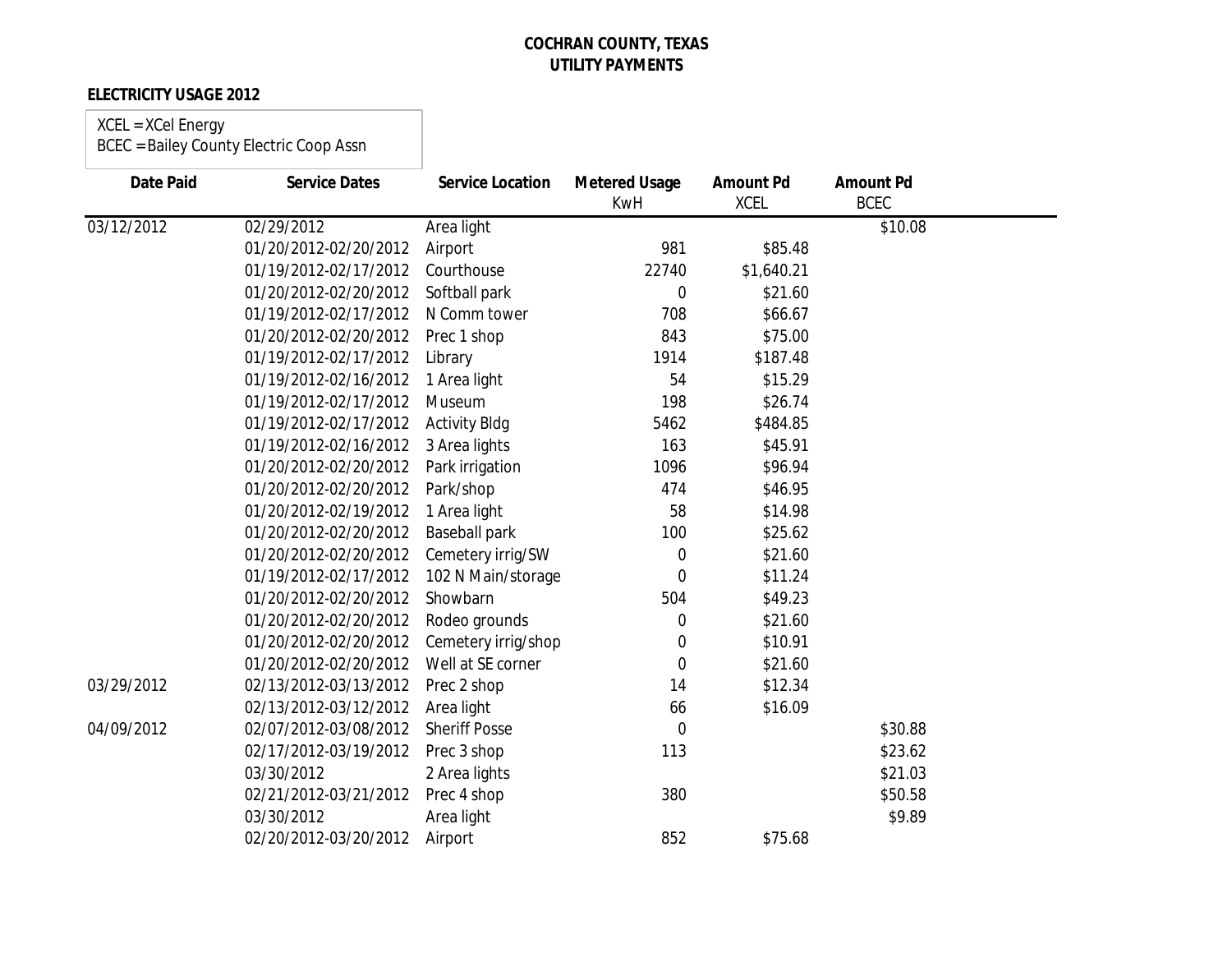### **ELECTRICITY USAGE 2012**

| <b>Date Paid</b> | <b>Service Dates</b>  | <b>Service Location</b> | <b>Metered Usage</b> | <b>Amount Pd</b> | <b>Amount Pd</b> |  |
|------------------|-----------------------|-------------------------|----------------------|------------------|------------------|--|
|                  |                       |                         | <b>KwH</b>           | <b>XCEL</b>      | <b>BCEC</b>      |  |
| 04/09/2012       | 02/17/2012-03/19/2012 | Courthouse              | 25020                | \$1,874.70       |                  |  |
|                  | 02/20/2012-03/20/2012 | Softball park           | $\overline{0}$       | \$21.60          |                  |  |
|                  | 02/17/2012-03/19/2012 | N Comm tower            | 688                  | \$65.11          |                  |  |
|                  | 02/20/2012-03/20/2012 | Prec 1 shop             | 616                  | \$57.74          |                  |  |
|                  | 02/17/2012-03/19/2012 | Library                 | 1956                 | \$264.66         |                  |  |
|                  | 02/17/2012-03/18/2012 | 1 Area light            | 58                   | \$15.44          |                  |  |
|                  | 02/17/2012-03/19/2012 | Museum                  | 300                  | \$34.74          |                  |  |
|                  | 02/17/2012-03/19/2012 | <b>Activity Bldg</b>    | 5020                 | \$520.53         |                  |  |
|                  | 02/17/2012-03/18/2012 | 3 Area lights           | 173                  | \$46.27          |                  |  |
|                  | 02/20/2012-03/20/2012 | Park irrigation         | 2972                 | \$318.62         |                  |  |
|                  | 02/20/2012-03/20/2012 | Park/shop               | 343                  | \$36.98          |                  |  |
|                  | 02/20/2012-03/19/2012 | 1 Area light            | 54                   | \$14.85          |                  |  |
|                  | 02/20/2012-03/20/2012 | <b>Baseball park</b>    | 100                  | \$25.62          |                  |  |
|                  | 02/20/2012-03/20/2012 | Cemetery irrig/SW       | 0                    | \$21.60          |                  |  |
|                  | 02/17/2012-03/19/2012 | 102 N Main/storage      |                      | \$11.32          |                  |  |
|                  | 02/20/2012-03/20/2012 | Showbarn                | 435                  | \$43.97          |                  |  |
|                  | 02/20/2012-03/20/2012 | Rodeo grounds           | 0                    | \$21.60          |                  |  |
|                  | 02/20/2012-03/20/2012 | Cemetery irrig/shop     | 8                    | \$11.50          |                  |  |
|                  | 02/20/2012-03/20/2012 | Well at SE corner       | 0                    | \$21.60          |                  |  |
| 04/27/2012       | 03/13/2012-04/12/2012 | Prec 2 shop             | 5                    | \$11.62          |                  |  |
|                  | 03/13/2012-04/11/2012 | Area light              | 67                   | \$16.04          |                  |  |
|                  | 03/20/2012-04/19/2012 | Airport                 | 814                  | \$70.98          |                  |  |
|                  | 03/19/2012-04/18/2012 | Courthouse              | 26040                | \$1,655.33       |                  |  |
|                  | 03/20/2012-04/19/2012 | Softball park           | 0                    | \$21.60          |                  |  |
|                  | 03/19/2012-04/18/2012 | N Comm tower            | 697                  | \$64.30          |                  |  |
|                  | 03/20/2012-04/19/2012 | Prec 1 shop             | 484                  | \$46.63          |                  |  |
|                  | 03/19/2012-04/18/2012 | Library                 | 2031                 | \$220.22         |                  |  |
|                  | 03/19/2012-04/17/2012 | 1 Area light            | 55                   | \$15.21          |                  |  |
|                  | 03/19/2012-04/18/2012 | Museum                  | 69                   | \$16.49          |                  |  |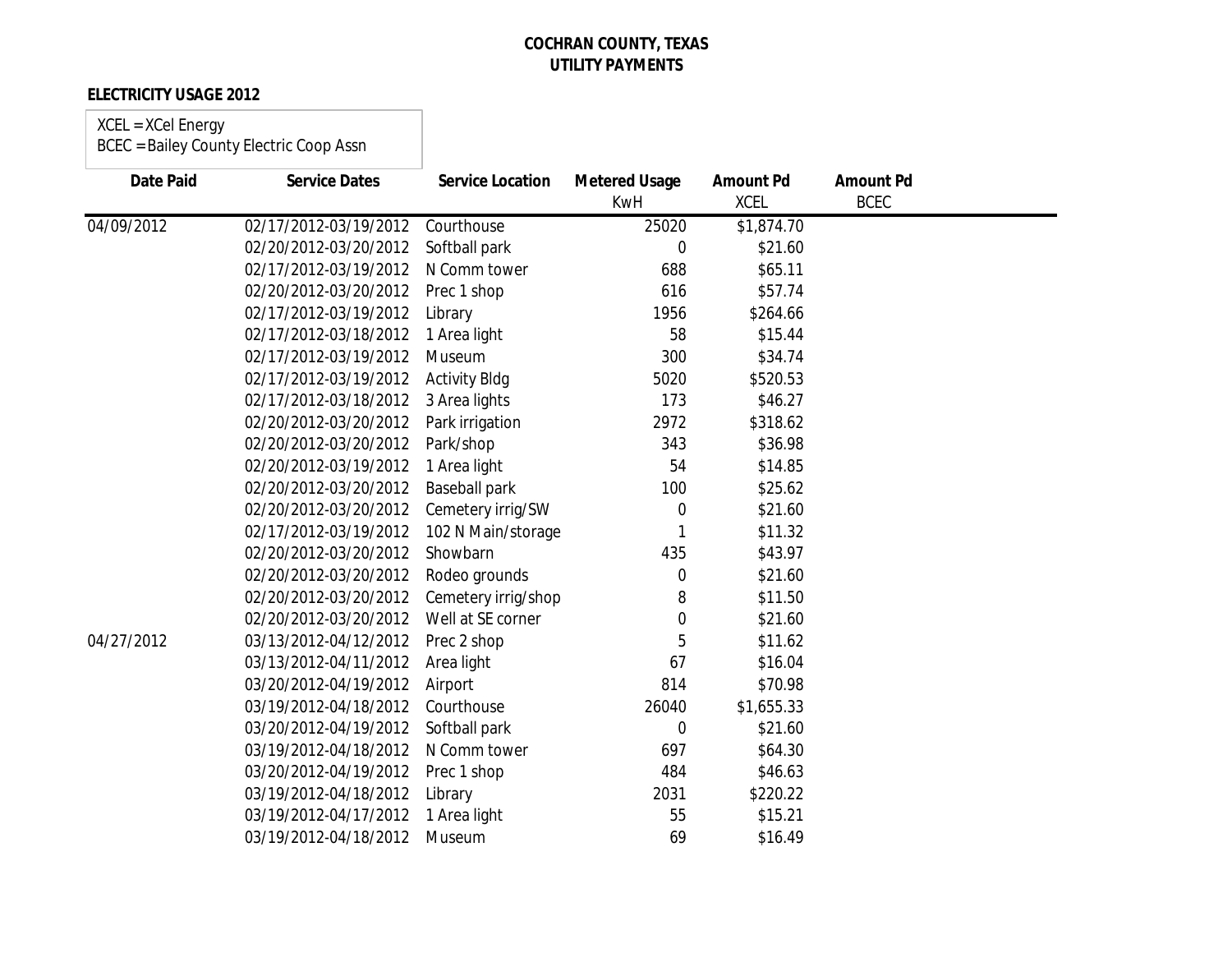### **ELECTRICITY USAGE 2012**

| Date Paid  | <b>Service Dates</b>  | <b>Service Location</b> | <b>Metered Usage</b><br><b>KwH</b> | <b>Amount Pd</b><br><b>XCEL</b> | <b>Amount Pd</b><br><b>BCEC</b> |  |
|------------|-----------------------|-------------------------|------------------------------------|---------------------------------|---------------------------------|--|
| 04/27/2012 | 03/19/2012-04/18/2012 | <b>Activity Bldg</b>    | 4711                               | \$486.72                        |                                 |  |
|            | 03/19/2012-04/17/2012 | 3 Area lights           | 166                                | \$45.68                         |                                 |  |
|            | 03/20/2012-04/19/2012 | Park irrigation         | 8711                               | \$529.33                        |                                 |  |
|            | 03/20/2012-04/19/2012 | Park/shop               | 243                                | \$28.85                         |                                 |  |
|            | 03/20/2012-04/18/2012 | 1 Area light            | 55                                 | \$14.77                         |                                 |  |
|            | 03/20/2012-04/19/2012 | <b>Baseball park</b>    | 100                                | \$25.39                         |                                 |  |
|            | 03/20/2012-04/19/2012 | Cemetery irrig/SW       | 846                                | \$147.78                        |                                 |  |
|            | 03/19/2012-04/18/2012 | 102 N Main/storage      | $\overline{0}$                     | \$11.24                         |                                 |  |
|            | 03/20/2012-04/19/2012 | Showbarn                | 483                                | \$46.55                         |                                 |  |
|            | 03/20/2012-04/19/2012 | Rodeo grounds           | 0                                  | \$21.60                         |                                 |  |
|            | 03/20/2012-04/19/2012 | Cemetery irrig/shop     | $\overline{2}$                     | \$11.05                         |                                 |  |
|            | 03/20/2012-04/19/2012 | Well at SE corner       | 1214                               | \$203.57                        |                                 |  |
| 05/14/2012 | 03/08/2012-04/10/2012 | <b>Sheriff Posse</b>    | $\Omega$                           |                                 | \$20.93                         |  |
|            | 03/19/2012-04/19/2012 | Prec 3 shop             | 89                                 |                                 | \$22.08                         |  |
|            | 04/30/2012            | 2 Area lights           |                                    |                                 | \$21.03                         |  |
|            | 03/21/2012-04/24/2012 | Prec 4 shop             | 470                                |                                 | \$64.38                         |  |
|            | 04/30/2012            | Area light              |                                    |                                 | \$9.89                          |  |
| 05/30/2012 | 04/19/2012-05/18/2012 | Airport                 | 742                                | \$62.23                         |                                 |  |
|            | 04/18/2012-05/17/2012 | Courthouse              | 26520                              | \$1,571.13                      |                                 |  |
|            | 04/19/2012/05/18/2012 | Softball park           | 0                                  | \$21.60                         |                                 |  |
|            | 04/18/2012-05/17/2012 | N Comm tower            | 732                                | \$63.52                         |                                 |  |
|            | 04/19/2012-05/18/2012 | Prec 1 shop             | 460                                | \$42.72                         |                                 |  |
|            | 04/18/2012-05/17/2012 | Library                 | 2728                               | \$310.12                        |                                 |  |
|            | 04/18/2012-05/16/2012 | 1 Area light            | 53                                 | \$14.93                         |                                 |  |
|            | 04/18/2012-05/17/2012 | Museum                  | 106                                | \$18.82                         |                                 |  |
|            | 04/18/2012-05/17/2012 | <b>Activity Bldg</b>    | 5296                               | \$549.38                        |                                 |  |
|            | 04/18/2012-05/16/2012 | 3 Area lights           | 160                                | \$44.80                         |                                 |  |
|            | 04/19/2012-05/18/2012 | Park irrigation         | 6054                               | \$400.70                        |                                 |  |
|            | 04/19/2012-05/18/2012 | Park/shop               | 196                                | \$24.47                         |                                 |  |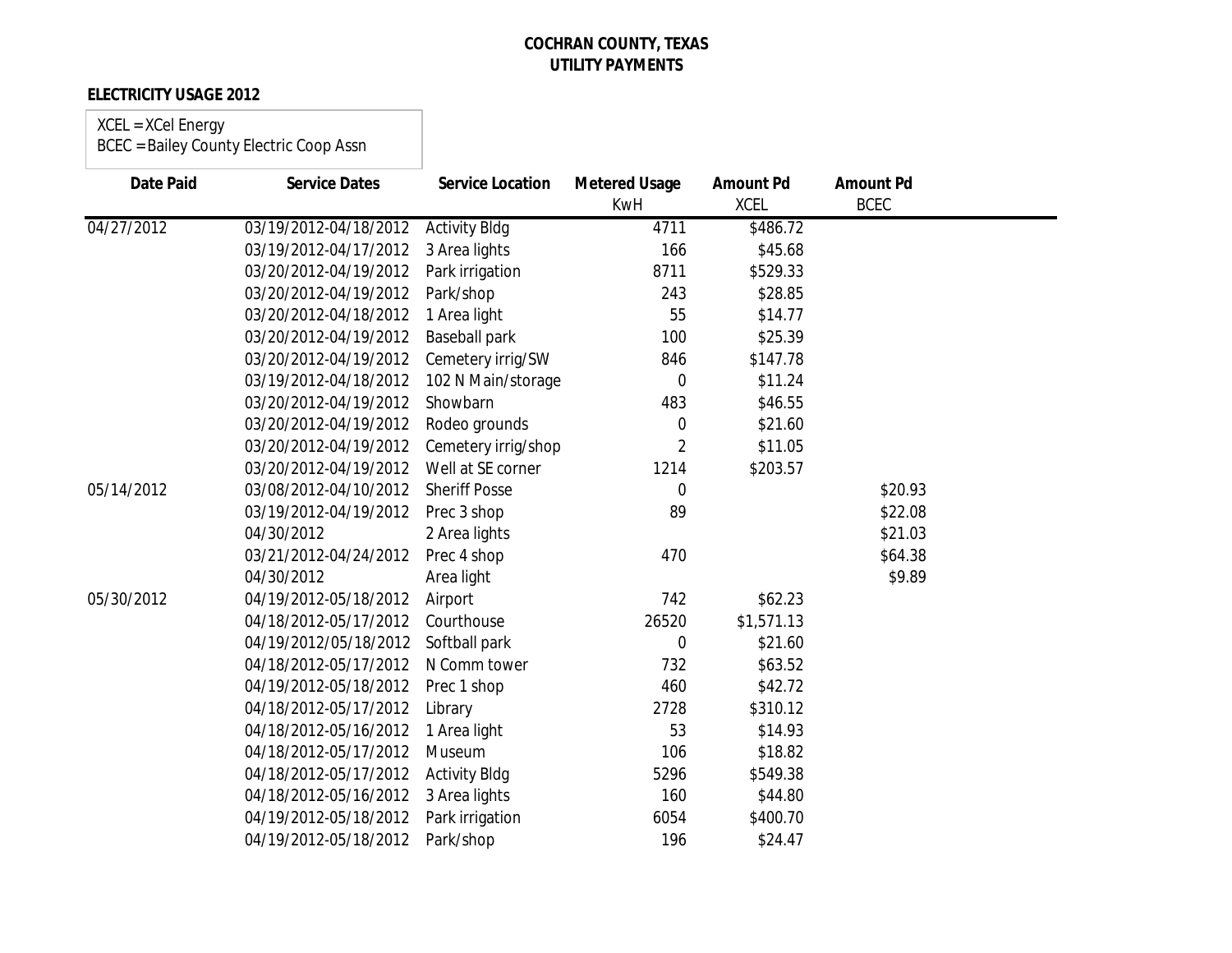### **ELECTRICITY USAGE 2012**

| <b>Date Paid</b> | <b>Service Dates</b>                | <b>Service Location</b> | <b>Metered Usage</b><br><b>KwH</b> | <b>Amount Pd</b><br><b>XCEL</b> | <b>Amount Pd</b><br><b>BCEC</b> |  |
|------------------|-------------------------------------|-------------------------|------------------------------------|---------------------------------|---------------------------------|--|
| 05/30/2012       | 04/19/2012-05/17/2012               | 1 Area light            | 53                                 | \$14.49                         |                                 |  |
|                  | 04/19/2012-05/18/2012               | <b>Baseball park</b>    | 100                                | \$24.92                         |                                 |  |
|                  | 04/19/2012-05/18/2012               | Cemetery irrig/SW       | 2317                               | \$213.70                        |                                 |  |
|                  | 04/18/2012-05/17/2012               | 102 N Main/storage      | $\mathbf 0$                        | \$11.24                         |                                 |  |
|                  | 04/19/2012-05/18/2012               | Showbarn                | 396                                | \$38.29                         |                                 |  |
|                  | 04/19/2012-05/18/2012               | Rodeo grounds           | $\mathbf 0$                        | \$21.60                         |                                 |  |
|                  | 04/19/2012-05/18/2012               | Cemetery irrig/shop     | 1185                               | \$92.87                         |                                 |  |
|                  | 04/19/2012-05/18/2012               | Well at SE corner       | 3344                               | \$279.22                        |                                 |  |
|                  | 04/12/2012-05/11/2012               | Prec 2 shop             | 5                                  | \$11.60                         |                                 |  |
|                  | 04/12/2012-05/10/2012               | 1 Area light            | 65                                 | \$15.71                         |                                 |  |
| 06/11/2012       | 04/10/2012-05/08/2012               | <b>Sheriff Posse</b>    | $\overline{0}$                     |                                 | \$20.93                         |  |
|                  | 04/19/2012-05/21/2012               | Prec 3 Shop             | 103                                |                                 | \$23.38                         |  |
|                  | 06/01/2012                          | 2 Area lights           |                                    |                                 | \$20.76                         |  |
|                  | 04/24/2012-05/24/2012               | Prec 4 Shop             | 330                                |                                 | \$48.01                         |  |
|                  | 06/01/2012                          | 1 Area light            |                                    |                                 | \$9.71                          |  |
| 06/29/2012       | 05/11/2012-06/12/2012               | Prec 2 shop             | 9                                  | \$11.89                         |                                 |  |
|                  | 0/5/11/2012-06/11/2012 1 Area light |                         | 71                                 | \$15.66                         |                                 |  |
| 07/09/2012       | 05/08/2012-06/07/2012               | Park/Sheriff posse      | $\overline{0}$                     |                                 | \$20.93                         |  |
|                  | 05/21/2012-06/20/2012               | Prec 3 Shop             | 229                                |                                 | \$35.90                         |  |
|                  | 06/29/2012                          | 2 Area lights           |                                    |                                 | \$20.20                         |  |
|                  | 05/24/2012-06/26/2012               | Prec 4 Shop             | 320                                |                                 | \$45.32                         |  |
|                  | 06/29/2012                          | Area light              |                                    |                                 | \$9.33                          |  |
|                  | 05/18/2012-06/19/2012               | Airport                 | 780                                | \$66.83                         |                                 |  |
|                  | 05/17/2012-06/18/2012               | Courthouse              | 28800                              | \$1,684.77                      |                                 |  |
|                  | 05/18/2012-06/19/2012               | Softball park           | $\mathbf 0$                        | \$21.60                         |                                 |  |
|                  | 05/17/2012-06/18/2012               | N Comm tower            | 956                                | \$81.61                         |                                 |  |
|                  | 05/18/2012-06/19/2012               | Prec 1 shop             | 666                                | \$58.65                         |                                 |  |
|                  | 05/17/2012-06/18/2012               | Library                 | 3705                               | \$347.52                        |                                 |  |
|                  | 05/17/2012-06/17/2012               | 1 Area light            | 59                                 | 14.96                           |                                 |  |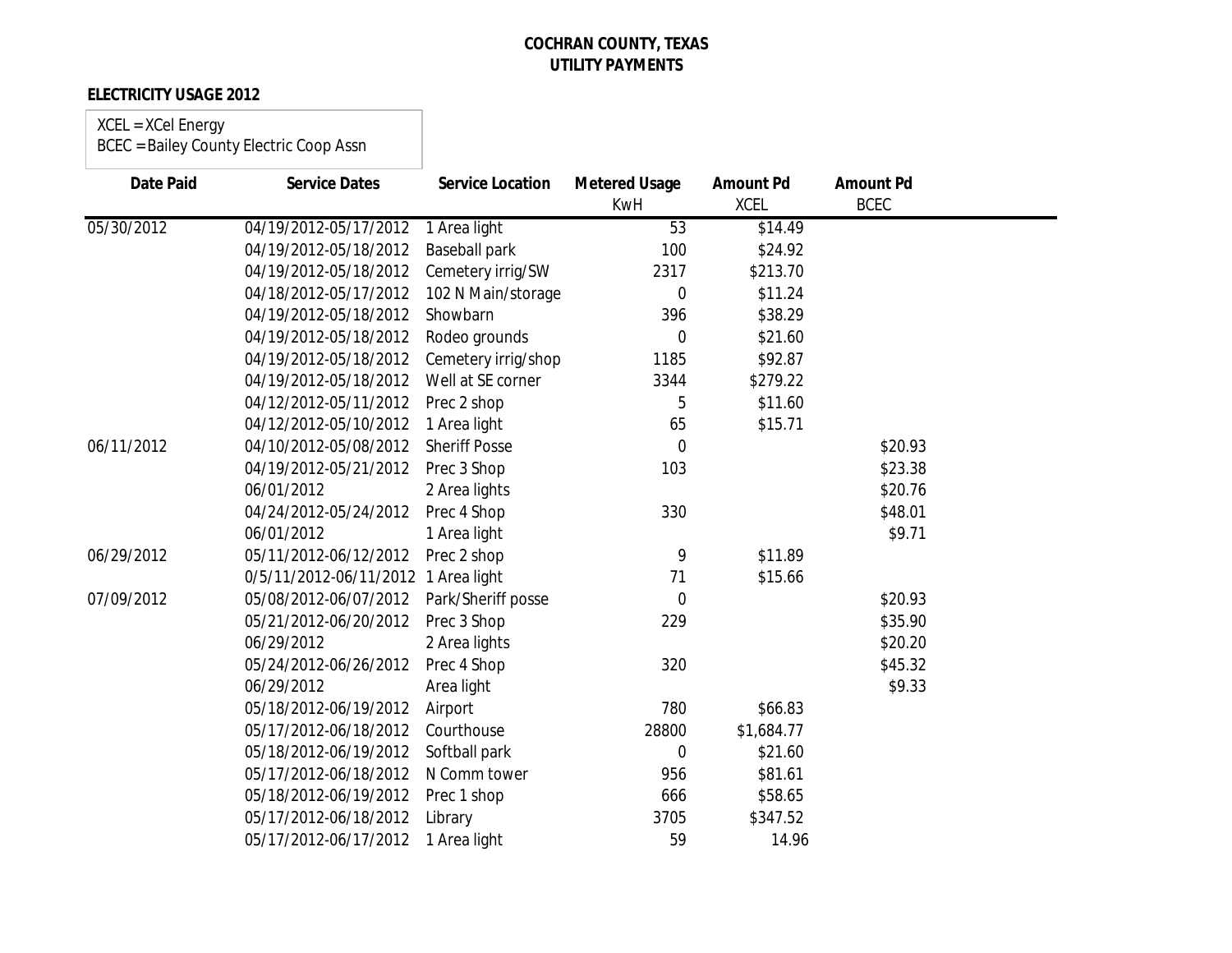### **ELECTRICITY USAGE 2012**

#### XCEL = XCel Energy

| Date Paid  | <b>Service Dates</b>  | <b>Service Location</b> | <b>Metered Usage</b><br><b>KwH</b> | <b>Amount Pd</b><br><b>XCEL</b> | <b>Amount Pd</b><br><b>BCEC</b> |  |
|------------|-----------------------|-------------------------|------------------------------------|---------------------------------|---------------------------------|--|
| 07/09/2012 | 05/17/2012-06/18/2012 | Museum                  | 334                                | \$35.83                         |                                 |  |
|            | 05/17/2012-06/18/2012 | <b>Activity Bldg</b>    | 8003                               | \$679.55                        |                                 |  |
|            | 05/17/2012-06/17/2012 | 3 Area lights           | 176                                | \$44.85                         |                                 |  |
|            | 05/18/2012-06/19/2012 | Park irrigation         | 8834                               | \$497.66                        |                                 |  |
|            | 05/18/2012-06/19/2012 | Park/shop               | $\mathbf 0$                        | \$10.91                         |                                 |  |
|            | 05/18/2012-06/18/2012 | 1 Area light            | 59                                 | \$14.52                         |                                 |  |
|            | 05/18/2012-06/19/2012 | <b>Baseball park</b>    | 0                                  | \$21.60                         |                                 |  |
|            | 05/18/2012-06/19/2012 | Cemetery irrig/SW       | 1597                               | \$190.04                        |                                 |  |
|            | 05/17/2012-06/18/2012 | 102 N Main/storage      | 37                                 | \$13.96                         |                                 |  |
|            | 05/18/2012-06/19/2012 | Showbarn                | 160                                | \$22.39                         |                                 |  |
|            | 05/18/2012-06/19/2012 | Rodeo grounds           | 780                                | \$152.80                        |                                 |  |
|            | 05/18/2012-06/19/2012 | Cemetery irrig/shop     | 1108                               | \$90.35                         |                                 |  |
|            | 05/18/2012-06/19/2012 | Well at SE corner       | 2501                               | \$265.63                        |                                 |  |
| 07/30/2012 | 06/12/2012-07/12/2012 | Prec 2 shop             | 20                                 | \$12.79                         |                                 |  |
| 07/31/2012 | 06/12/2012-07/11/2012 | Area light              | 67                                 | \$15.53                         |                                 |  |
|            | 06/19/2012-07/19/2012 | Airport                 | 725                                | \$65.16                         |                                 |  |
|            | 06/18/2012-07/18/2012 | Courthouse              | 28920                              | \$1,776.91                      |                                 |  |
|            | 06/19/2012-07/19/2012 | Softball park           | 0                                  | \$21.60                         |                                 |  |
|            | 06/18/2012-07/18/2012 | N Comm tower            | 1034                               | \$90.93                         |                                 |  |
|            | 06/19/2012-07/19/2012 | Prec 1 shop             | 661                                | \$60.38                         |                                 |  |
|            | 06/18/2012-07/18/2012 | Library                 | 4692                               | \$410.05                        |                                 |  |
|            | 06/18/2012-07/17/2012 | 1 Area light            | 55                                 | \$14.84                         |                                 |  |
|            | 06/18/2012-07/18/2012 | Museum                  | 950                                | \$84.46                         |                                 |  |
|            | 06/18/2012-07/18/2012 | <b>Activity Bldg</b>    | 9190                               | \$844.70                        |                                 |  |
|            | 06/18/2012-07/17/2012 | 3 Area lights           | 165                                | \$44.53                         |                                 |  |
|            | 06/19/2012-07/19/2012 | Park irrigation         | 9759                               | \$554.52                        |                                 |  |
|            | 06/19/2012-07/19/2012 | Park/shop               | 12                                 | \$11.80                         |                                 |  |
|            | 06/19/2012-07/18/2012 | 1 Area light            | 55                                 | \$14.41                         |                                 |  |
|            | 06/19/2012-07/19/212  | <b>Baseball park</b>    | 200                                | \$27.77                         |                                 |  |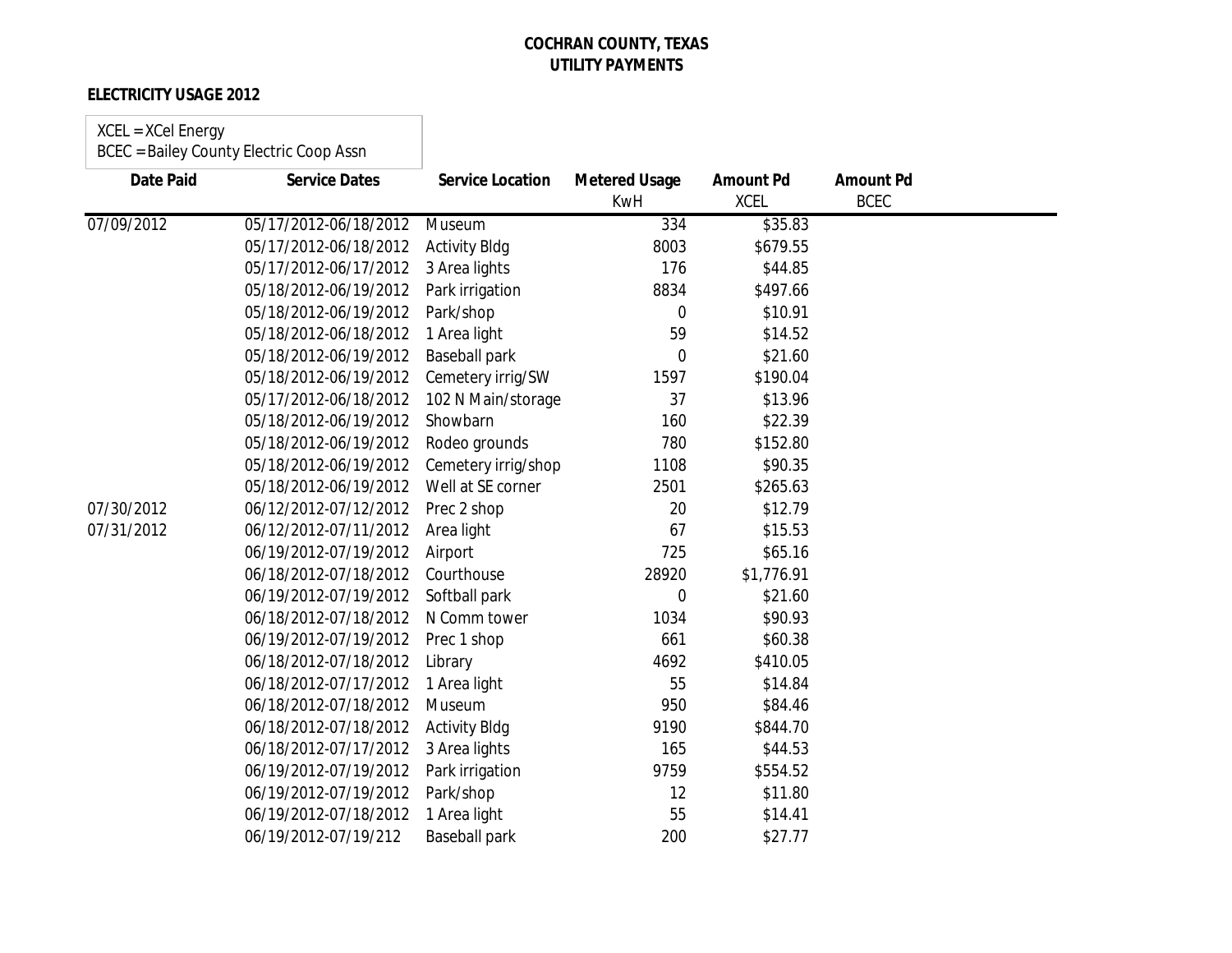### **ELECTRICITY USAGE 2012**

#### XCEL = XCel Energy

| <b>Date Paid</b> | <b>Service Dates</b>  | <b>Service Location</b> | <b>Metered Usage</b><br><b>KwH</b> | <b>Amount Pd</b><br><b>XCEL</b> | <b>Amount Pd</b><br><b>BCEC</b> |  |
|------------------|-----------------------|-------------------------|------------------------------------|---------------------------------|---------------------------------|--|
| 07/31/2012       | 06/19/2012-07/19/2012 | Cemetery irrig/SW       | 1384                               | \$180.15                        |                                 |  |
|                  | 06/18/2012-07/18/2012 | 102 N Main/storage      | 0                                  | \$11.24                         |                                 |  |
|                  | 06/19/2012-07/19/2012 | Showbarn                | 2162                               | \$172.68                        |                                 |  |
|                  | 06/19/2012-07/19/2012 | Rodeo grounds           | 780                                | \$174.38                        |                                 |  |
|                  | 06/19/2012-07/19/2012 | Cemetery irrig/shop     | 1009                               | \$86.41                         |                                 |  |
|                  | 06/19/2012-07/19/2012 | Well at SE corner       | 2141                               | \$267.88                        |                                 |  |
| 08/13/2012       | 06/07/2012-07/11/2012 | Sheriff posse           | $\overline{0}$                     |                                 | \$20.93                         |  |
|                  | 06/20/2012-07/23/2012 | Prec 3 shop             | 144                                |                                 | \$27.46                         |  |
|                  | 07/31/2012            | 2 Area lights           |                                    |                                 | \$20.47                         |  |
|                  | 06/26/2012-07/26/2012 | Prec 4 shop             | 280                                |                                 | \$41.88                         |  |
|                  | 07/31/2012            | Area light              |                                    |                                 | \$9.52                          |  |
|                  | 07/12/2012-08/10/2012 | Prec 2 shop             | 10                                 | \$12.00                         |                                 |  |
|                  | 07/12/2012-08/09/2012 | Area light              | 64                                 | \$15.46                         |                                 |  |
| 08/30/2012       | 07/19/2012-08/17/2012 | Airport                 | 725                                | \$65.15                         |                                 |  |
|                  | 07/18/2012-08/16/2012 | Courthouse              | 27240                              | \$1,750.03                      |                                 |  |
|                  | 07/19/2012-08/17/2012 | Softball park           | 0                                  | \$21.60                         |                                 |  |
|                  | 07/18/2012-08/16/2012 | N Comm tower            | 1203                               | \$103.96                        |                                 |  |
|                  | 07/19/2012-08/17/2012 | Prec 1 shop             | 1082                               | \$91.87                         |                                 |  |
|                  | 07/18/2012-08/16/2012 | Library                 | 4518                               | \$391.26                        |                                 |  |
|                  | 07/18/2012-08/15/2012 | 1 Area light            | 52                                 | \$14.76                         |                                 |  |
|                  | 07/18/2012-08/16/2012 | Museum                  | 1114                               | \$97.10                         |                                 |  |
|                  | 07/18/2012-08/16/2012 | <b>Activity Bldg</b>    | 8427                               | \$621.60                        |                                 |  |
|                  | 07/18/2012-08/15/2012 | 3 Area lights           | 157                                | \$44.31                         |                                 |  |
|                  | 07/19/2012-08/17/2012 | Park irrigation         | 9695                               | \$552.55                        |                                 |  |
|                  | 07/19/2012-08/17/2012 | Park/shop               | 0                                  | \$10.91                         |                                 |  |
|                  | 07/19/2012-08/16/2012 | 1 Area light            | 52                                 | \$14.34                         |                                 |  |
|                  | 07/19/2012-08/17/2012 | <b>Baseball park</b>    | 200                                | \$40.65                         |                                 |  |
|                  | 07/19/2012-08/17/2012 | Cemetery irrig/SW       | 3092                               | \$245.75                        |                                 |  |
|                  | 07/18/2012-08/16/2012 | 102 N Main/storage      | 10                                 | \$12.00                         |                                 |  |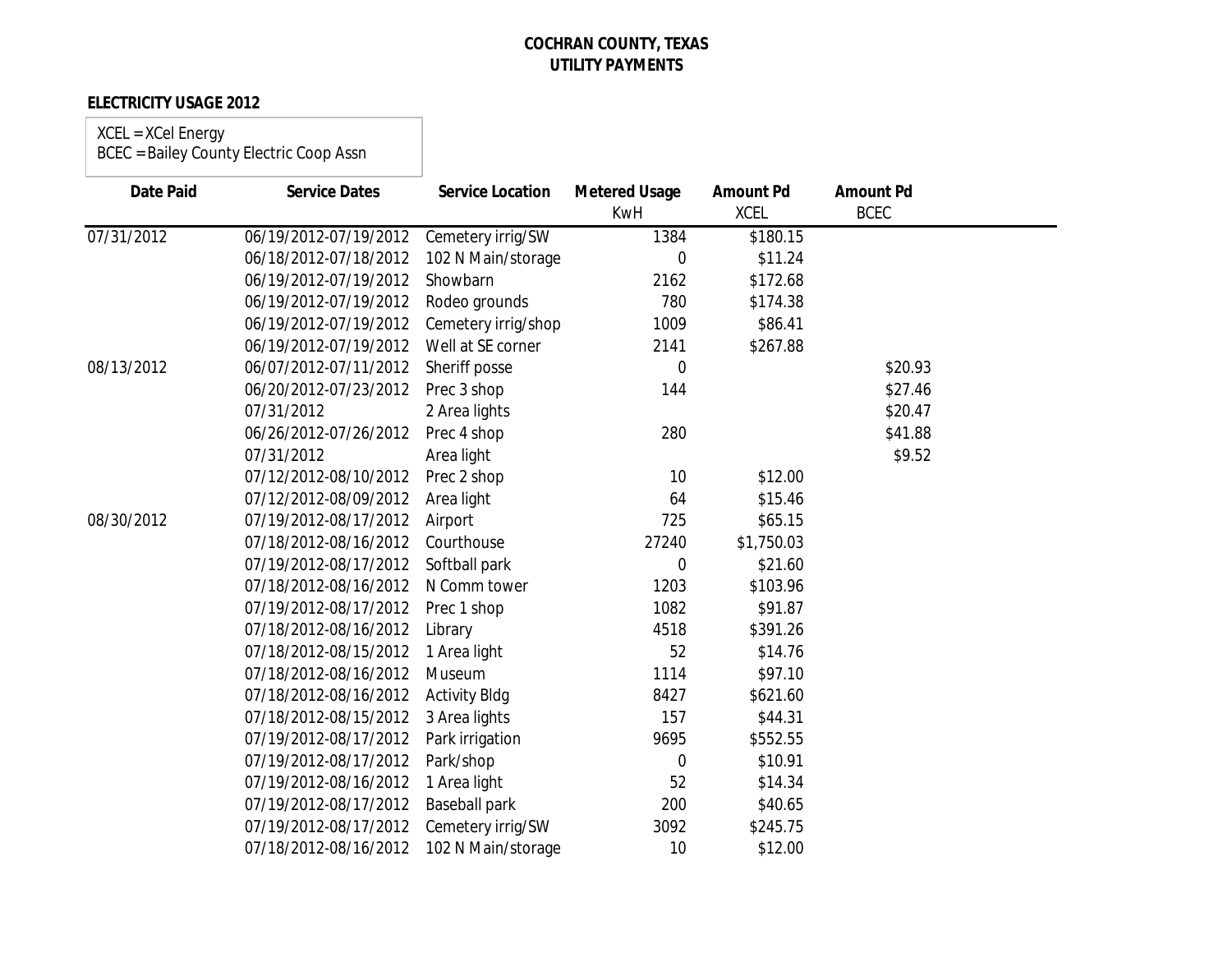### **ELECTRICITY USAGE 2012**

## XCEL = XCel Energy

| <b>Date Paid</b> | <b>Service Dates</b>  | <b>Service Location</b> | <b>Metered Usage</b><br><b>KwH</b> | <b>Amount Pd</b><br><b>XCEL</b> | <b>Amount Pd</b><br><b>BCEC</b> |  |
|------------------|-----------------------|-------------------------|------------------------------------|---------------------------------|---------------------------------|--|
| 08/30/2012       | 07/19/2012-08/17/2012 | Showbarn                | $\overline{127}$                   | \$20.42                         |                                 |  |
|                  | 07/19/2012-08/17/2012 | Rodeo grounds           | 600                                | \$143.09                        |                                 |  |
|                  | 07/19/2012-08/17/2012 | Cemetery irrig/shop     | 1987                               | \$159.59                        |                                 |  |
|                  | 07/19/2012-08/17/2012 | Well at SE corner       | 3285                               | \$303.19                        |                                 |  |
| 09/10/2012       | 07/11/2012-08/07/2012 | <b>Sheriff Posse</b>    | $\mathbf 0$                        |                                 | \$20.93                         |  |
|                  | 07/23/2012-08/15/2012 | Prec 3 shop             | 118                                |                                 | \$24.41                         |  |
|                  | 08/30/2012            | 2 Area lights           |                                    |                                 | \$20.20                         |  |
|                  | 07/26/2012-08/17/2012 | Prec 4 shop             | 220                                |                                 | \$34.97                         |  |
|                  | 08/30/2012            | Area light              |                                    |                                 | \$9.33                          |  |
| 09/27/2012       | 08/10/2012-09/11/2012 | Prec 2 Shop             | 6                                  | \$11.69                         |                                 |  |
|                  | 08/10/2012-09/10/2012 | Area light              | 71                                 | \$15.65                         |                                 |  |
|                  | 08/17/2012-09/18/2012 | Airport                 | 864                                | \$75.56                         |                                 |  |
|                  | 08/16/2012-09/17/2012 | Courthouse              | 25200                              | \$1,486.33                      |                                 |  |
|                  | 08/17/2012-09/18/2012 | Softball park           | 0                                  | \$21.60                         |                                 |  |
|                  | 08/16/2012-09/17/2012 | N Comm tower            | 1167                               | \$101.18                        |                                 |  |
|                  | 08/17/2012-09/18/2012 | Prec 1 shop             | 573                                | \$53.78                         |                                 |  |
|                  | 08/16/2012-09/17/2012 | Library                 | 2787                               | \$296.45                        |                                 |  |
|                  | 08/16/2012-09/16/2012 | 1 Area light            | 59                                 | \$14.96                         |                                 |  |
|                  | 08/16/2012-09/17/2012 | Museum                  | 570                                | \$55.18                         |                                 |  |
|                  | 08/16/2012-09/17/2012 | <b>Activity Bldg</b>    | 5953                               | \$609.21                        |                                 |  |
|                  | 08/16/2012-09/16/2012 | 3 Area lights           | 176                                | \$38.94                         |                                 |  |
|                  | 08/17/2012-09/18/2012 | Park irrigation         | 7177                               | \$526.29                        |                                 |  |
|                  | 08/17/2012-09/18/2012 | Park/shop               |                                    | \$10.98                         |                                 |  |
|                  | 08/17/2012-09/17/2012 | 1 Area light            | 59                                 | \$14.51                         |                                 |  |
|                  | 08/17/2012-09/18/2012 | <b>Baseball park</b>    | 100                                | \$24.69                         |                                 |  |
|                  | 08/17/2012-09/18/2012 | Cemetery irrig/SW       | 646                                | \$144.50                        |                                 |  |
|                  | 08/16/2012-09/17/2012 | 102 N Main/storage      | 80                                 | \$17.40                         |                                 |  |
|                  | 08/17/2012-09/18/2012 | Showbarn                | 1535                               | \$125.77                        |                                 |  |
|                  | 08/17/2012-09/18/2012 | Rodeo grounds           | 0                                  | \$21.60                         |                                 |  |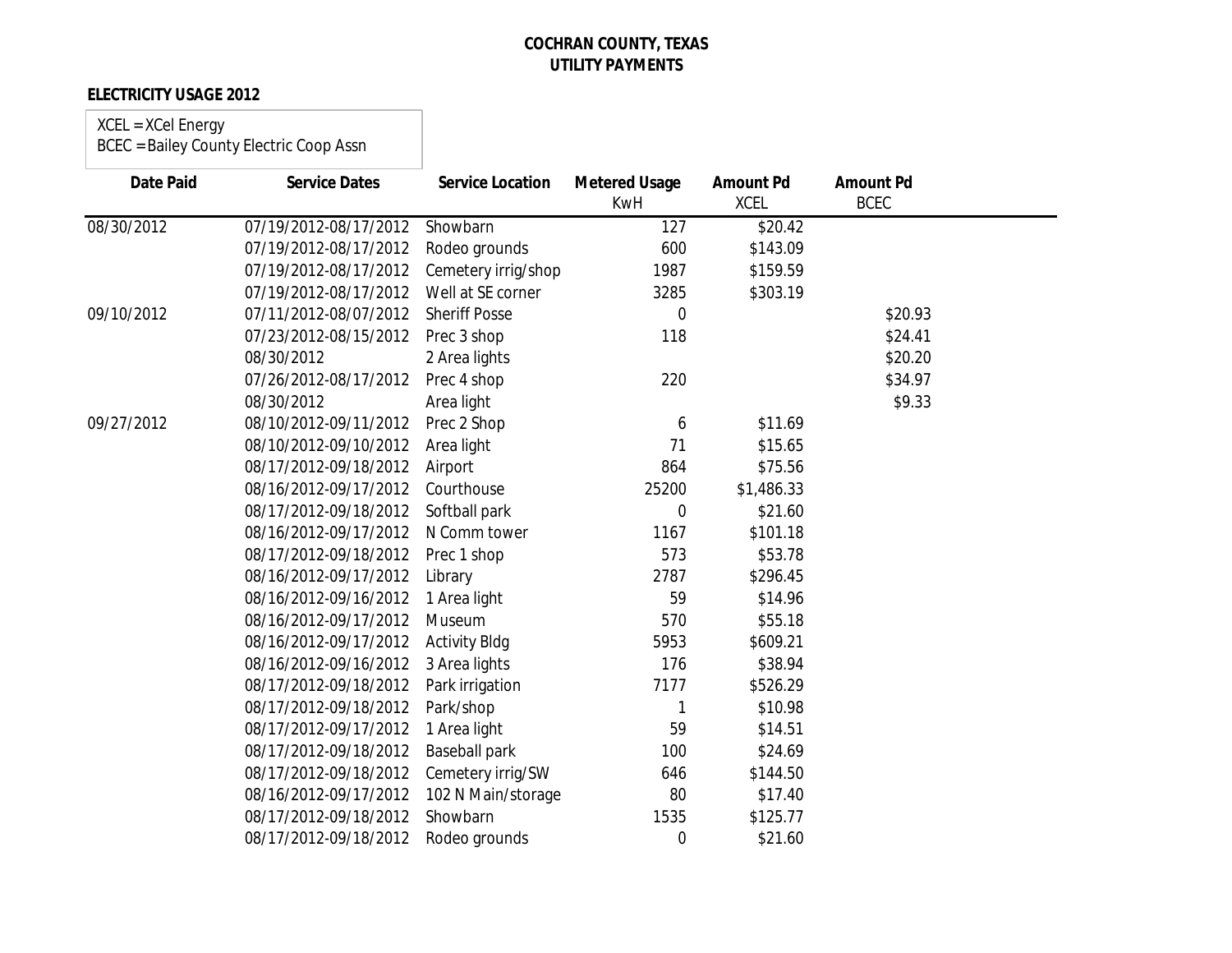### **ELECTRICITY USAGE 2012**

### XCEL = XCel Energy

| <b>Date Paid</b> | <b>Service Dates</b>  | <b>Service Location</b> | <b>Metered Usage</b><br><b>KwH</b> | <b>Amount Pd</b><br><b>XCEL</b> | <b>Amount Pd</b><br><b>BCEC</b> |  |
|------------------|-----------------------|-------------------------|------------------------------------|---------------------------------|---------------------------------|--|
| 09/27/2012       | 08/17/2012-09/18/2012 | Cemetery irrig/shop     | 446                                | \$44.28                         |                                 |  |
|                  | 08/17/2012-09/18/2012 | Well at SE corner       | 919                                | \$191.53                        |                                 |  |
| 10/08/2012       | 08/15/2012-09/17/2012 | Prec 3 shop             | 139                                |                                 | \$26.24                         |  |
|                  | 09/28/2012            | 2 Area lights           |                                    |                                 | \$19.93                         |  |
|                  | 08/17/2012-09/20/2012 | Prec 4 shop             | 330                                |                                 | \$45.54                         |  |
|                  | 09/28/2012            | Area light              |                                    |                                 | \$9.14                          |  |
|                  | 08/07/2012-09/06/2012 | <b>Sheriff Posse</b>    | $\mathbf 0$                        |                                 | \$20.93                         |  |
| 10/30/2012       | 09/11/2012-10/10/2012 | Prec 2 shop             | 10                                 | \$11.98                         |                                 |  |
|                  | 09/11/2012-10/09/2012 | Area light              | 65                                 | \$15.48                         |                                 |  |
|                  | 09/18/2012-10/17/2012 | Airport                 | 838                                | \$69.84                         |                                 |  |
|                  | 09/17/2012-10/16/2012 | Courthouse              | 21660                              | \$1,261.93                      |                                 |  |
|                  | 09/18/2012-10/17/2012 | Softball park           | $\boldsymbol{0}$                   | \$21.60                         |                                 |  |
|                  | 09/17/2012-10/16/2012 | N Comm tower            | 861                                | \$73.82                         |                                 |  |
|                  | 09/18/2012-10/17/2012 | Prec 1 shop             | 478                                | \$44.51                         |                                 |  |
|                  | 09/17/2012-10/16/2012 | Library                 | 1585                               | \$191.82                        |                                 |  |
|                  | 09/17/2012-10/15/2012 | 1 Area light            | 53                                 | \$14.79                         |                                 |  |
|                  | 09/17/2012-10/16/2012 | Museum                  | 73                                 | \$16.55                         |                                 |  |
|                  | 09/17/2012-10/16/2012 | <b>Activity Bldg</b>    | 3966                               | \$386.86                        |                                 |  |
|                  | 09/17/2012-10/15/2012 | 3 Area lights           | 160                                | \$44.43                         |                                 |  |
|                  | 09/18/2012-10/17/2012 | Park irrigation         | 5342                               | \$290.68                        |                                 |  |
|                  | 09/18/2012-10/17/2012 | Park/shop               | 2                                  | \$11.05                         |                                 |  |
|                  | 09/18/2012-10/16/2012 | 1 Area light            | 53                                 | \$14.37                         |                                 |  |
|                  | 09/18/2012-10/17/2012 | Baseball park           | 100                                | \$24.70                         |                                 |  |
|                  | 09/18/2012-10/17/2012 | Cemetery irrig/SW       | 0                                  | \$21.60                         |                                 |  |
|                  | 09/17/2012-10/16/2012 | 102 N Main/storage      | 3                                  | \$11.45                         |                                 |  |
|                  | 09/18/2012-10/17/2012 | Showbarn                | 604                                | \$53.38                         |                                 |  |
|                  | 09/18/2012-10/17/2012 | Rodeo grounds           | $\boldsymbol{0}$                   | \$21.60                         |                                 |  |
|                  | 09/18/2012-10/17/2012 | Cemetery irrig/shop     | 23                                 | \$12.53                         |                                 |  |
|                  | 09/18/2012-10/17/2012 | Well at SE corner       | $\mathbf 0$                        | \$21.60                         |                                 |  |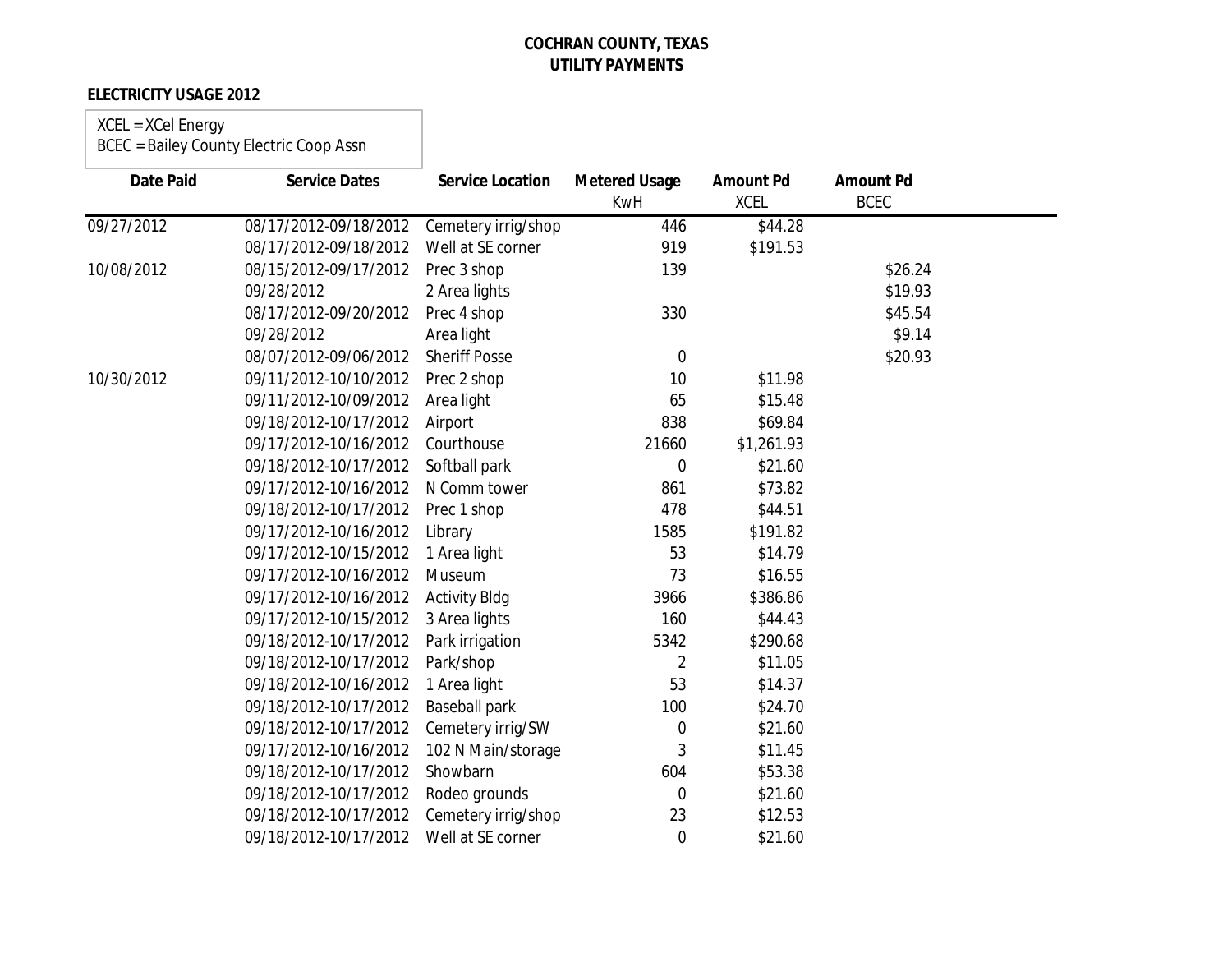### ELECTRICITY USAGE 2012

## XCEL = XCel Energy

| <b>Date Paid</b> | <b>Service Dates</b>  | <b>Service Location</b> | <b>Metered Usage</b> | <b>Amount Pd</b> | <b>Amount Pd</b> |  |
|------------------|-----------------------|-------------------------|----------------------|------------------|------------------|--|
|                  |                       |                         | <b>KwH</b>           | <b>XCEL</b>      | <b>BCEC</b>      |  |
| 11/13/2012       | 09/06/2012-10/08/2012 | <b>Sheriff Posse</b>    | $\mathbf 0$          |                  | 20.93            |  |
|                  | 09/17/2012-10/16/2012 | Prec 3 Shop             | 92                   |                  | 20.43            |  |
|                  | 10/31/2012            | 2 Area lights           |                      |                  | 19.76            |  |
|                  | 09/20/2012-10/18/2012 | Prec 4 shop             | 240                  |                  | 33.68            |  |
|                  | 10/31/2012            | Area light              |                      |                  | 9.03             |  |
|                  | 10/10/2012-11/08/2012 | Prec 2 Shop             | 7                    | 11.71            |                  |  |
|                  | 10/10/2012-11/07/2012 | Area light              | 64                   | 15.48            |                  |  |
| 11/29/2012       | 10/17/2012-11/15/2012 | Airport                 | 911                  | 72.05            |                  |  |
|                  | 10/16/2012-11/14/2012 | Courthouse              | 21540                | 1231.84          |                  |  |
|                  | 10/17/2012-11/15/2012 | Softball park           | 0                    | 21.6             |                  |  |
|                  | 10/16/2012-11/14/2012 | N Comm tower            | 817                  | 67.73            |                  |  |
|                  | 10/17/2012-11/15/2012 | Prec 1 shop             | 619                  | 52.46            |                  |  |
|                  | 10/16/2012-11/14/2012 | Library                 | 1203                 | 136.36           |                  |  |
|                  | 10/16/2012-11/13/2012 | 1 Area light            | 53                   | 14.81            |                  |  |
|                  | 10/16/2012-11/14/2012 | Museum                  | 65                   | 15.73            |                  |  |
|                  | 10/16/2012-11/14/2012 | <b>Activity Bldg</b>    | 3523                 | 318.66           |                  |  |
|                  | 10/16/2012-11/13/2012 | 3 Area lights           | 160                  | 44.45            |                  |  |
|                  | 10/17/2012-11/15/2012 | Park irrigation         | 4997                 | 292.62           |                  |  |
|                  | 10/17/2012-11/15/2012 | Park/shop               | 44                   | 13.87            |                  |  |
|                  | 10-17/2012-11/14/2012 | 1 Area light            | 53                   | 14.37            |                  |  |
|                  | 10/17/2012-11/15/2012 | <b>Baseball park</b>    | $\mathbf 0$          | 21.60            |                  |  |
|                  | 10/17/2012-11/15/2012 | Cemetery irrig/SW       | $\mathbf 0$          | 21.60            |                  |  |
|                  | 10/16/2012-11/14/2012 | 102 N Main/storage      | $\mathbf 0$          | 11.24            |                  |  |
|                  | 10/17/2012-11/15/2012 | Showbarn                | 147                  | 20.78            |                  |  |
|                  | 10/17/2012-11/15/2012 | Rodeo grounds           | $\mathbf 0$          | 21.60            |                  |  |
|                  | 10/17/2012-11/15/2012 | Cemetery irrig/shop     | 16                   | 11.99            |                  |  |
|                  | 10/17/2012-11/15/2012 | Well at SE corner       | 0                    | 21.60            |                  |  |
| 12/10/2012       | 10/18/2012-11/15/2012 | Prec 4 shop             | 260                  |                  | 33.91            |  |
|                  | 11/30/2012            | Area light              |                      |                  | 8.58             |  |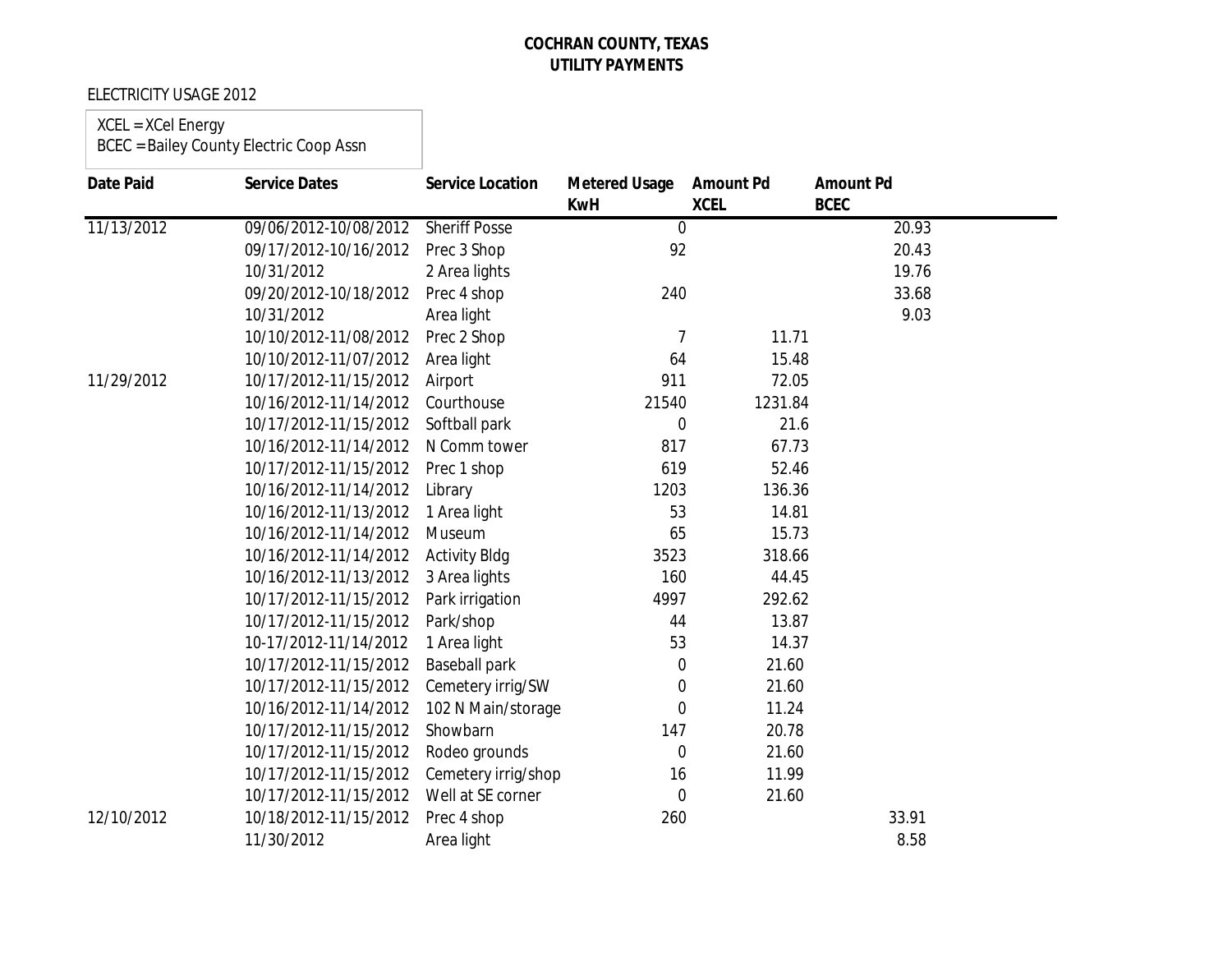### **ELECTRICITY USAGE 2012**

| Date Paid  | <b>Service Dates</b>                | <b>Service Location</b> | <b>Metered Usage</b><br>KwH | Amount Pd<br>XCEL | <b>Amount Pd</b><br><b>BCEC</b> |  |
|------------|-------------------------------------|-------------------------|-----------------------------|-------------------|---------------------------------|--|
| 12/10/2012 | 10/16/2012-11/13/2012 Prec 3 shop   |                         | 121                         |                   | \$22.30                         |  |
|            | 11/30/2012                          | 2 Area lights           |                             |                   | \$19.10                         |  |
|            | 10/08/2012-11/06/2012 Sheriff posse |                         |                             |                   | \$20.93                         |  |
| 12/28/2012 | 11/08/2012-12/12/2012 Prec 2 shop   |                         | 48                          | \$14.74           |                                 |  |
|            | 11/08/2012-12/11/2012 Area light    |                         | 76                          | \$15.73           |                                 |  |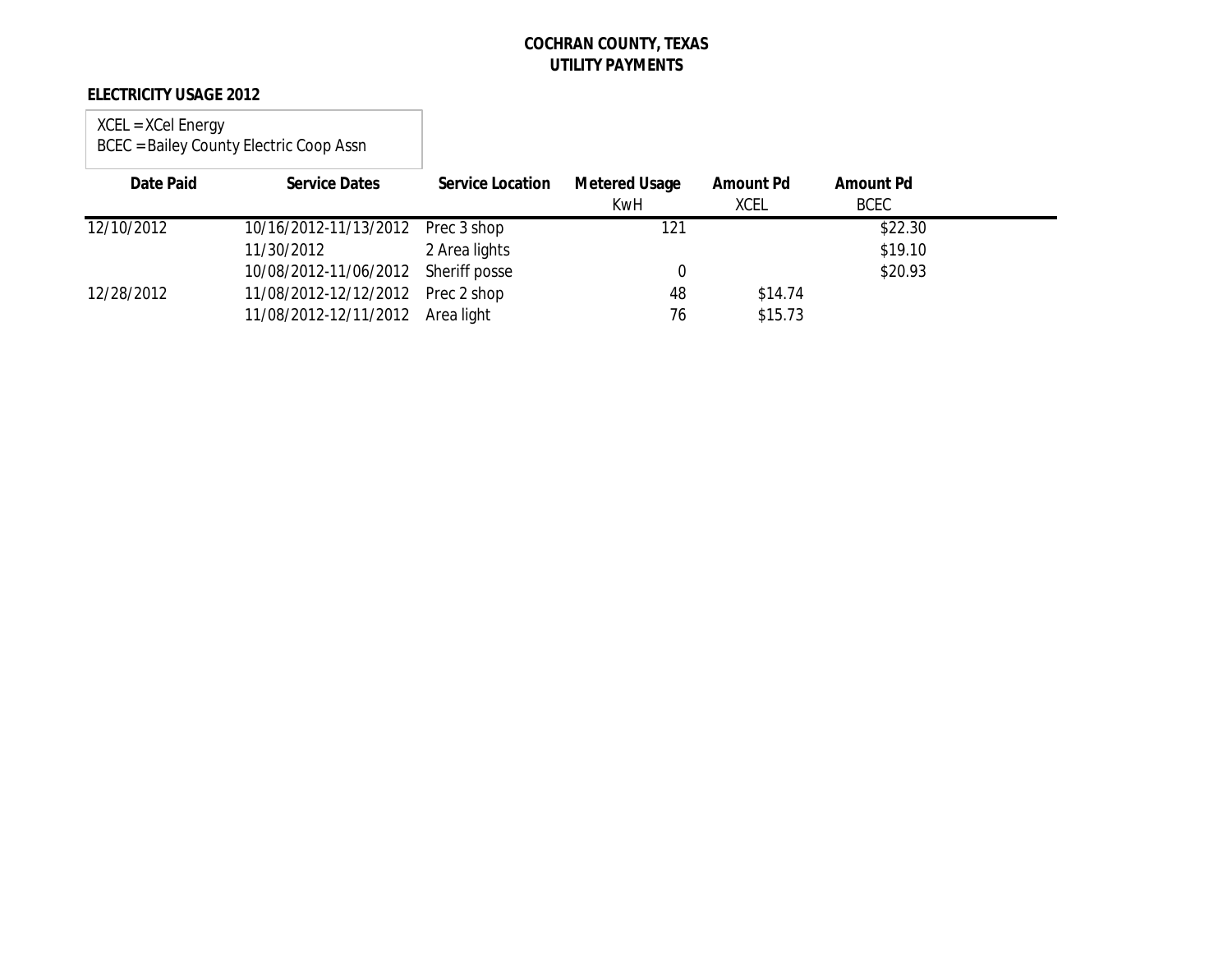### **NATURAL GAS USAGE 2012**

City of Mrtn = City of Morton WTG = West Texas Gas, Inc. City of Wht = City of Whiteface

| <b>Date Paid</b> | <b>Service Dates</b>  | <b>Service Location</b> | <b>Metered Usage</b><br><b>MCF</b> | <b>Amount Pd</b><br>City of Mrtn | <b>Amount Pd</b><br><b>WTG</b> | <b>Amount Pd</b><br>City of Wht |
|------------------|-----------------------|-------------------------|------------------------------------|----------------------------------|--------------------------------|---------------------------------|
| 01/09/2012       | 11/15/2011-12/15/2011 | Library                 | 26                                 | \$189.52                         |                                |                                 |
|                  | 11/15/2011-12/15/2011 | Museum                  | 24                                 | \$175.16                         |                                |                                 |
|                  | 11/15/2011-12/15/2011 | <b>Activity Bldg</b>    | 100                                | \$706.84                         |                                |                                 |
|                  | 11/15/2011-12/15/2011 | Courthouse              | 141                                | \$966.37                         |                                |                                 |
|                  | 11/15/2011-12/15/2011 | Prec 1 shop             | 35                                 | \$254.14                         |                                |                                 |
| 01/30/2012       | 12/01/2011-01/09/2012 | Park/Shop               |                                    |                                  | \$14.85                        |                                 |
|                  | 12/01/2011-01/09/2012 | Park/Showbarn           | 35.2                               |                                  | \$215.12                       |                                 |
|                  | 12/01/2011-01/06/2012 | Prec 3 Shop             | 9.1                                |                                  | \$62.28                        |                                 |
|                  | 12/15/2011-01/16/2012 | Prec 2 shop             | 3.7                                |                                  |                                | \$28.98                         |
| 02/13/2012       | 12/15/2011-01/16/2012 | Library                 | 32                                 | \$226.30                         |                                |                                 |
|                  | 12/15/2011-01/16/2012 | Museum                  | 28                                 | \$198.42                         |                                |                                 |
|                  | 12/15/2011-01/16/2012 | <b>Activity Bldg</b>    | 244                                | \$1,567.54                       |                                |                                 |
|                  | 12/15/2011-01/16/2012 | Courthouse              | 174                                | \$1,139.14                       |                                |                                 |
|                  | 12/15/2011-01/16/2012 | Prec 1 shop             | 47                                 | \$330.85                         |                                |                                 |
| 02/28/2012       | 01/16/2012-02/16/2012 | Prec 2 shop             | 3.2                                |                                  |                                | 25.24                           |
|                  | 01/09/2012-02/08/2012 | Park/Showbarn           | 42.6                               |                                  | \$249.81                       |                                 |
|                  | 01/09/2012-02/08/2012 | Park/Shop               | 0.9                                |                                  | \$14.08                        |                                 |
|                  | 01/06/2012-02/08/2012 | Prec 3 Shop             | 4.3                                |                                  | \$33.31                        |                                 |
| 03/12/2012       | 01/16/2012-02/15/2012 | Library                 | 24                                 | \$157.78                         |                                |                                 |
|                  | 01/16/2012-02/15/2012 | Museum                  | 21                                 | \$138.61                         |                                |                                 |
|                  | 01/16/2012-02/15/2012 | <b>Activity Bldg</b>    | 106                                | \$646.04                         |                                |                                 |
|                  | 01/16/2012-02/15/2012 | Courthouse              | 112                                | \$695.90                         |                                |                                 |
|                  | 01/16/2012-02/15/2012 | Prec 1 shop             | 35                                 | \$228.07                         |                                |                                 |
| 03/29/2012       | 02/16/2012-03/14/2012 | Prec 2 shop             | 2                                  |                                  |                                | \$16.25                         |
|                  | 02/08/2012-03/06/2012 | Prec 3 Shop             | 7.7                                |                                  | \$48.87                        |                                 |
|                  | 02/08/2012-03/06/2012 | Park/Showbarn           | 1.2                                |                                  | \$15.21                        |                                 |
|                  | 02/08/2012-03/05/2012 | Park/Shop               | 1.1                                |                                  | \$14.69                        |                                 |
| 04/09/2012       | 02/15/2012-03/15/2012 | Library                 | 14                                 | \$123.89                         |                                |                                 |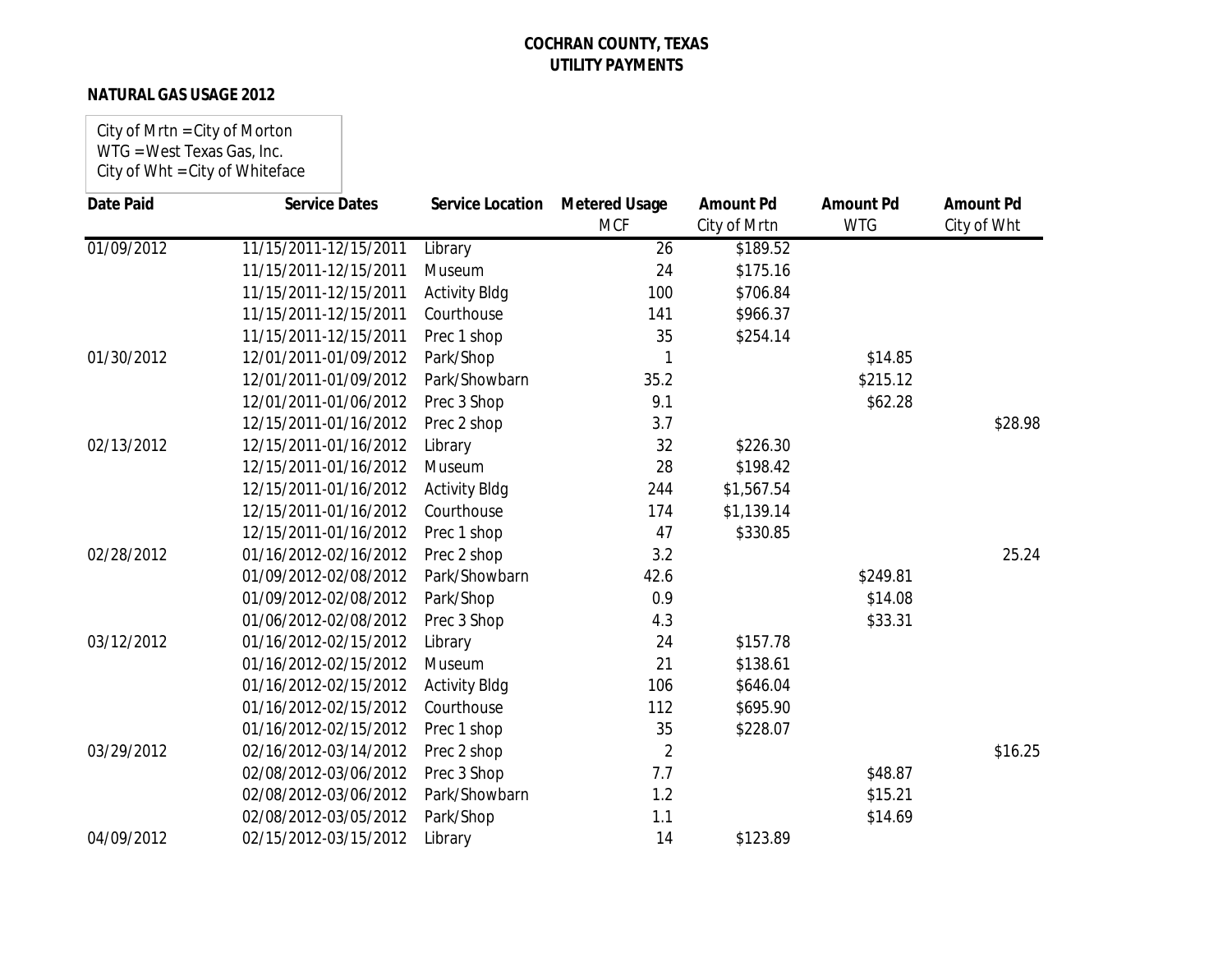### **NATURAL GAS USAGE 2012**

| City of Mrtn = City of Morton   |
|---------------------------------|
| WTG = West Texas Gas, Inc       |
| City of Wht = City of Whiteface |

| Date Paid  | <b>Service Dates</b>  | <b>Service Location</b> | <b>Metered Usage</b> | <b>Amount Pd</b> | <b>Amount Pd</b> | <b>Amount Pd</b> |
|------------|-----------------------|-------------------------|----------------------|------------------|------------------|------------------|
|            |                       |                         | <b>MCF</b>           | City of Mrtn     | <b>WTG</b>       | City of Wht      |
| 04/09/2012 | 02/15/2012-03/15/2012 | Museum                  | $\overline{17}$      | \$111.55         |                  |                  |
|            | 02/15/2012-03/15/2012 | <b>Activity Bldg</b>    | 143                  | \$850.72         |                  |                  |
|            | 02/15/2012-03/15/2012 | Courthouse              | 67                   | \$426.45         |                  |                  |
|            | 02/15/2012-03/15/2012 | Prec 1 shop             | 21                   | \$136.33         |                  |                  |
| 04/27/2012 | 03/05/2012-04/04/2012 | Park/Showbarn           | 1.2                  |                  | \$15.00          |                  |
|            | 03/05/2012/04/04/2012 | Park/Shop               | 0.7                  |                  | \$12.50          |                  |
|            | 03/06/2012-04/04/2012 | Prec 3 shop             | 0.2                  |                  | \$9.99           |                  |
| 05/14/2012 | 03/14/2012-04/17/2012 | Prec 2 shop             | 0                    |                  |                  | \$16.25          |
|            | 03/15/2012-04/16/2012 | Library                 | 3                    | \$24.66          |                  |                  |
|            | 03/15/2012-04/16/2012 | Museum                  | 4                    | \$30.32          |                  |                  |
|            | 03/15/2012-04/16/2012 | <b>Activity Bldg</b>    | 40                   | \$236.08         |                  |                  |
|            | 03/15/2012-04/16/2012 | Courthouse              | 41                   | \$241.84         |                  |                  |
|            | 03/15/2012-04/16/2012 | Prec 1 shop             | 2                    | \$19.00          |                  |                  |
| 05/30/2012 | 04/17/2012-05/16/2012 | Prec 2 shop             | $\Omega$             |                  |                  | \$16.25          |
|            | 04/04/2012/05/04/2012 | ParkShowbarn            | 0                    |                  | \$9.75           |                  |
|            | 04/04/2012/05/04/2012 | Park/Shop               | 0                    |                  | \$9.75           |                  |
|            | 04/04/2012/05/04/2012 | Prec 3 shop             | 0                    |                  | \$9.75           |                  |
| 06/11/2012 | 04/16/2012-05/15/2012 | Library                 |                      | \$19.00          |                  |                  |
|            | 04/16/2012-05/15/2012 | Museum                  |                      | \$19.00          |                  |                  |
|            | 04/16/2012-05/15/2012 | <b>Activity Bldg</b>    | 18                   | \$109.54         |                  |                  |
|            | 04/16/2012-05/15/2012 | Courthouse              | 18                   | \$109.54         |                  |                  |
|            | 04/16/2012-05/15/2012 | Prec 1 shop             | 0                    | \$19.00          |                  |                  |
| 06/28/2012 | 05/04/2012-06/06/2012 | Prec 3 shop             | 0                    |                  | \$9.00           |                  |
|            | 05/04/2012-06/05/2012 | Park/Shop               | 0                    |                  | \$9.00           |                  |
|            | 05/04/2012-06/05/2012 | Park/Showbarn           | 0                    |                  | \$9.00           |                  |
| 07/09/2012 | 05/15/2012-06/15/2012 | Library                 |                      | \$19.00          |                  |                  |
|            | 05/15/2012-06/15/2012 | Museum                  |                      | \$19.00          |                  |                  |
|            | 05/15/2012-06/15/2012 | <b>Activity Bldg</b>    | 13                   | \$87.03          |                  |                  |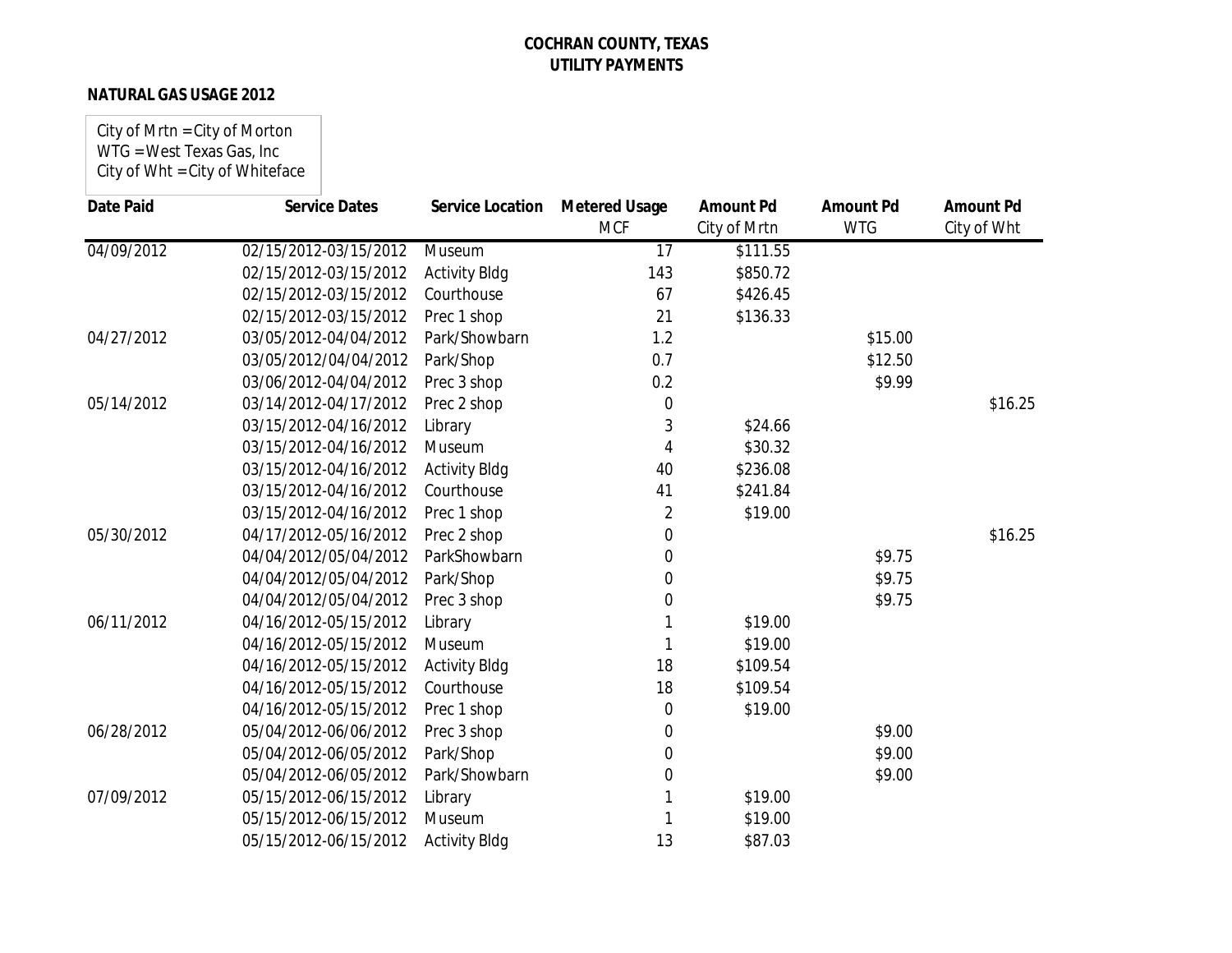### **NATURAL GAS USAGE 2012**

City of Mrtn = City of Morton WTG = West Texas Gas Inc City of Wht = City of Whiteface

| <b>Date Paid</b> | <b>Service Dates</b>  | Service Location     | <b>Metered Usage</b><br><b>MCF</b> | <b>Amount Pd</b><br>City of Mrtn | <b>Amount Pd</b><br><b>WTG</b> | <b>Amount Pd</b><br>City of Wht |
|------------------|-----------------------|----------------------|------------------------------------|----------------------------------|--------------------------------|---------------------------------|
| 07/09/2012       | 05/15/2012-06/15/2012 | Courthouse           | 4                                  | \$31.26                          |                                |                                 |
|                  | 05/15/2012-06/15/2012 |                      | $\Omega$                           | \$19.00                          |                                |                                 |
|                  | 05/16/2012-06/20/2012 | Prec 1 shop          | 0                                  |                                  |                                | \$16.25                         |
| 07/30/2012       |                       | Prec 2 shop          |                                    |                                  |                                | \$16.25                         |
|                  | 06/20/2012-07/17/2012 | Prec 2 shop          | 0                                  |                                  |                                |                                 |
|                  | 06/06/2012-07/09/2012 | Prec 3 shop          | 0                                  |                                  | \$9.00                         |                                 |
|                  | 06/05/2012-07/05/2012 | Park/Showbarn        | 0                                  |                                  | \$9.00                         |                                 |
|                  | 06/05/2012-07/05/2012 | Park/Shop            | 0                                  |                                  | \$9.00                         |                                 |
| 08/13/2012       | 06/15/2012-07/15/2012 | Library              | 0                                  | \$19.00                          |                                |                                 |
|                  | 06/15/2012-07/15/2012 | Museum               | $\Omega$                           | \$19.00                          |                                |                                 |
|                  | 06/15/2012-07/15/2012 | <b>Activity Bldg</b> | 0                                  | \$19.00                          |                                |                                 |
|                  | 06/15/2012-07/15/2012 | Courthouse           | 5                                  | \$38.17                          |                                |                                 |
|                  | 06/15/2012-07/15/2012 | Prec 1 shop          |                                    | \$19.00                          |                                |                                 |
| 08/30/2012       | 07/17/2012-08/16/2012 | Prec 2 shop          | 0                                  |                                  |                                | \$16.25                         |
|                  | 07/05/2012/07/31/2012 | Park/Showbarn        | 0                                  |                                  | \$9.00                         |                                 |
|                  | 07/05/2012/07/31/2012 | Park/Shop            | 0                                  |                                  | \$9.00                         |                                 |
|                  | 07/09/2012-07/31/2012 | Prec 3 shop          | 0                                  |                                  | \$9.00                         |                                 |
| 09/10/2012       | 07/15/2012-08/14/2012 | Library              | 0                                  | \$19.00                          |                                |                                 |
|                  | 07/15/2012-08/14/2012 | Museum               |                                    | \$19.00                          |                                |                                 |
|                  | 07/15/2012-08/14/2012 | <b>Activity Bldg</b> |                                    | \$19.00                          |                                |                                 |
|                  | 07/15/2012-08/14/2012 | Courthouse           | 5                                  | \$38.86                          |                                |                                 |
|                  | 07/15/2012-08/14/2012 | Prec 1 shop          | 0                                  | \$19.00                          |                                |                                 |
| 09/27/2012       | 07/31/2012-08/31/2012 | Prec 3 shop          | 0                                  |                                  | \$9.00                         |                                 |
|                  | 07/31/2012-09/05/2012 | Park/Showbarn        | 0                                  |                                  | \$9.00                         |                                 |
|                  | 07/31/2012-09/05/2012 | Park/Shop            | 0                                  |                                  | \$9.00                         |                                 |
| 10/08/2012       | 08/16/2012-09/17/2012 | Prec 2 shop          | 0                                  |                                  |                                | \$16.25                         |
|                  | 08/14/2012-09/17/2012 | Library              | 0                                  | \$19.00                          |                                |                                 |
|                  | 08/14/2012-09/17/2012 | Museum               |                                    | \$19.00                          |                                |                                 |
|                  | 08/14/2012-09/17/2012 | <b>Activity Bldg</b> | 4                                  | \$31.52                          |                                |                                 |